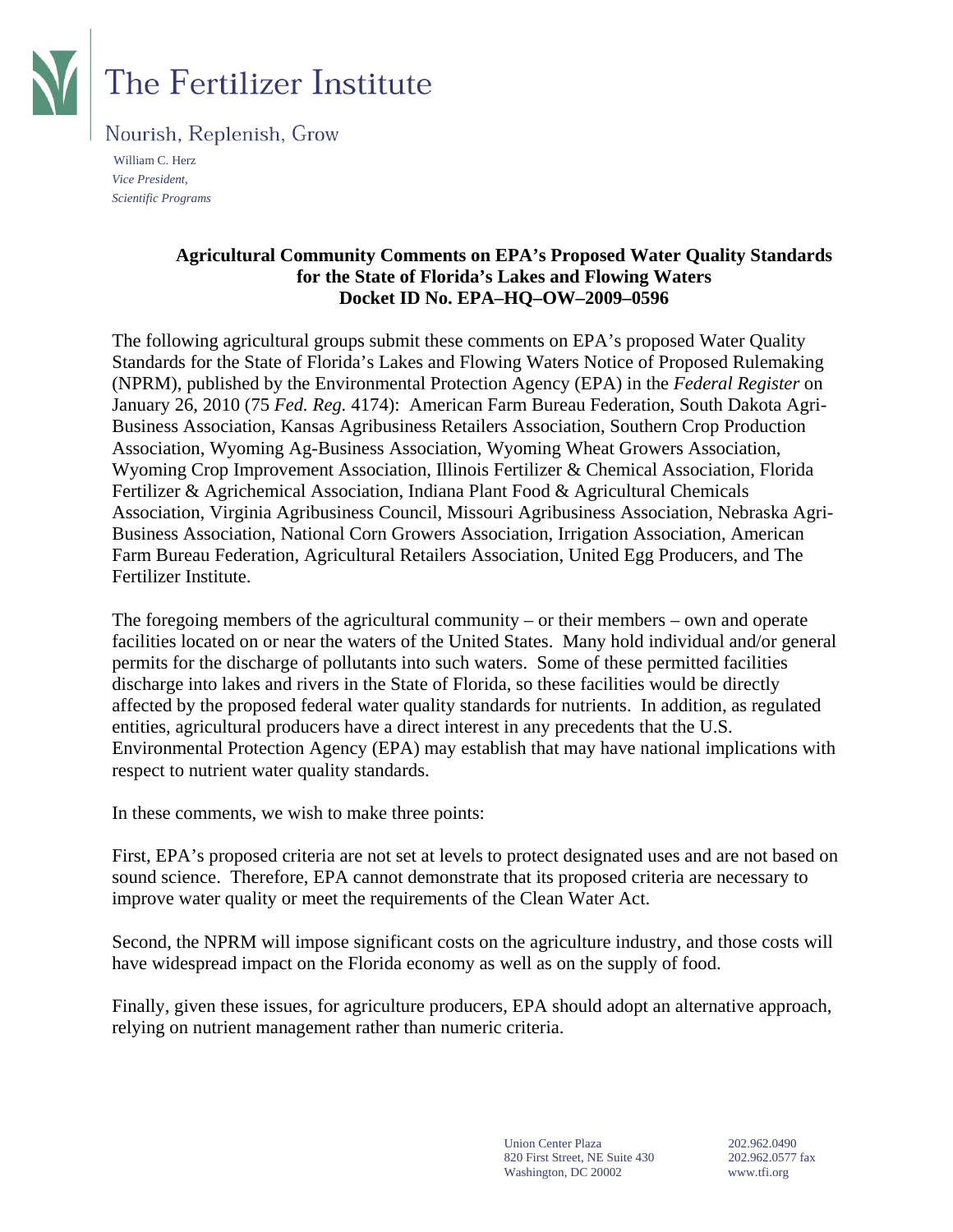## **I. EPA's Proposed Criteria Are Not Necessary To Improve Water Quality In Florida.**

# **A. Overview of EPA's Proposal**

In the NPRM, EPA is proposing numeric nutrient criteria for Florida lakes, streams, springs and clear streams, and canals. EPA is taking this action because it has determined that federal nutrient criteria in Florida are "necessary to meet the requirements of the Act." Clean Water Act,  $§ 303(c)(4)(B).$ 

For lakes, EPA is proposing chlorophyll *a*, total nitrogen (TN), and total phosphorus (TP) criteria based on the stressor-response approach. Unfortunately, EPA's proposed standards are too broad and do not take into account the diversity of conditions present in Florida's lakes. In addition, even if the chlorophyll a criterion is met, which should indicate that the lake is biologically healthy, EPA will consider a lake to be impaired if the TN or TP criterion is not met. As a result, EPA's proposed criteria for lakes are not based on the levels of nutrients needed to protect designated uses.

For streams, neither EPA nor the State of Florida could establish a cause-and-effect relationship between nutrients and algal growth in Florida streams. This fact should lead EPA to the conclusion that it is not possible to establish scientifically defensible criteria, which means narrative standards are appropriate, in accordance with 40 C.F.R. 131.11(b). Instead, EPA is proposing criteria based on the reference approach. By establishing criteria for streams without any consideration of cause-and-effect or consideration of an impairment threshold, EPA's has proposed criteria that are not necessary to protect designated uses.

EPA also is proposing to lower its proposed criteria for streams that discharge into downstream lakes. These downstream protective values (DPVs) are not based on data showing that receiving lakes are impaired. Instead, EPA used the Vollenweider model (which was developed to evaluate deep lakes with long retention times) to calculate the acceptable DPV. This model projects that even unimpacted streams are a threat to downstream lakes. As a result, EPA's proposed established criteria would greatly increase the number of Florida waterbodies considered to be impaired. However, EPA's conclusions and its criteria are not scientifically defensible because the model used is simply not appropriate for many shallow Florida lakes.

For springs and clear streams, EPA is proposing a nitrate-nitrite criterion that EPA asserts is based on experimental laboratory data and field evaluations that show algal growth in response to nitrate-nitrite concentrations. Again, EPA did not establish a defined impairment level or demonstrate a cause-and-effect relationship between the stressor and the response. Thus, EPA's proposed criterion for springs cannot be said to be necessary to protect spring and clear stream designated uses. EPA even suggests that it may apply nitrate-nitrite criterion to all waters in Florida to assist assessment and management and to "identify increasing trends." 75 *Fed. Reg*. at 4211. Under the Clean Water Act, water quality standards are established for the purpose of protecting designated uses, not to assist in assessment and management or to identify trends. EPA has no legal basis for establishing a nitrate-nitrite criterion for all Florida waters.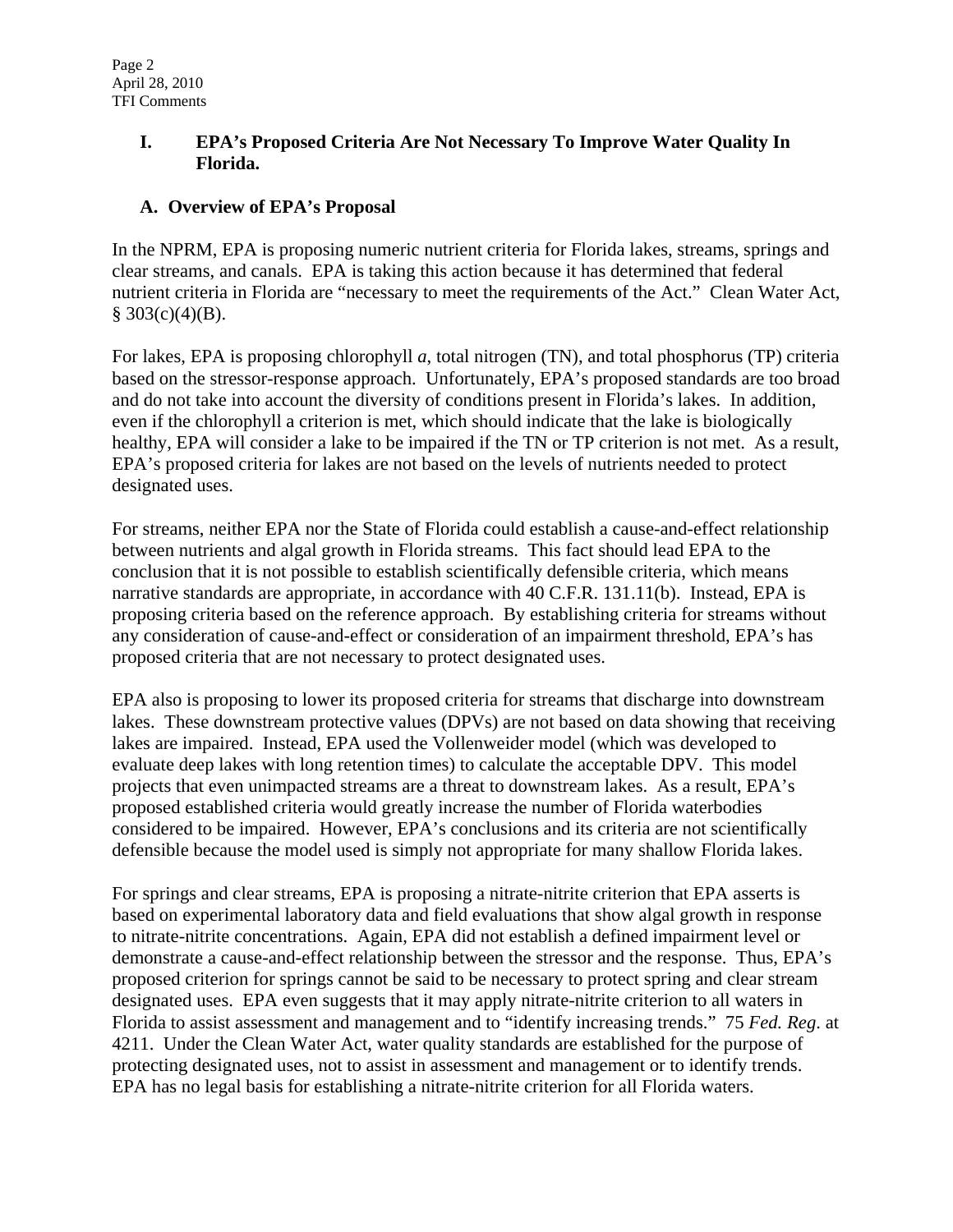Page 3 April 28, 2010 TFI Comments

For canals in south Florida, EPA is proposing chlorophyll *a*, TN, and TP criteria that EPA asserts are based on levels found in canals that are meeting their designated uses with respect to nutrients. The proposed numeric criteria for canals, as with the stream criteria, are not based on any defined relationship between nutrient levels and use impairment. As a result, EPA's proposed criterion would regulate canals that are not impaired. EPA has presented no information that would suggest that its proposed criterion for southern canals is necessary to protect their designated uses.

In the NPRM, EPA admits that its proposed lake criteria do not account for natural lake variability (75 *Fed. Reg*. at 4191), and that its proposed streams criteria "may be either more stringent than necessary or not stringent enough to protect designated uses" (75 *Fed. Reg.* at 4192). However, rather than admit that these are fatal flaws for nutrient criteria, EPA attempts to address these deficiencies by proposing that dischargers avoid meeting the criteria through variances, changes in designated uses, or the use of site- specific alternative criteria. Alternatively, EPA suggests dischargers delay meeting the criteria through compliance schedules or new restoration standards. These tools would be difficult to implement and do not make flawed criteria any more scientifically defensible.

## **B. EPA's Proposed Criteria Are Not Necessary to Meet the Requirements of the Clean Water Act.**

EPA's authority to issue water quality standards in an authorized state is found in section  $303(c)(4)(B)$  of the CWA, which authorizes EPA to issue regulations "setting forth a revised or new water quality standard" in any case where the Administrator of EPA "determines that a new or revised standard is necessary to meet the requirements of the Act."

EPA issued such a determination for Florida on January 14, 2009, in a letter from Benjamin Grumbles, Assistant Administrator, EPA Office of Water, to Michael Sole, Secretary, Florida Department of Environmental Protection (hereinafter EPA Determination). Specifically, EPA determined that numeric nutrient criteria "are necessary to facilitate and expedite the identification of all nutrient impaired waters in Florida; thereby providing necessary protection for the State's designated uses, as required by the CWA." EPA Determination at 4-5. To support its determination, EPA faulted the case-by-case assessment procedure Florida had been following to determine whether there were imbalances in flora or fauna in waters with lower levels of nutrients (waters with higher levels of nutrients are deemed to be impaired). EPA Determination, at 8. *See also* 75 *Fed. Reg.* at 4175 (EPA determined that Florida's reliance on a case-by-case interpretation of its narrative nutrient criterion in implementing an otherwise comprehensive water quality framework of enforceable accountability was insufficient to ensure protection of applicable designated uses).

Thus, EPA's statutory authority to promulgate water quality standards for Florida is based on the assertion that only state-wide numeric nutrient standards can meet the requirement in the CWA to protect designated uses of water bodies. This assertion is not supported by the facts or the record in this rulemaking.

1. Numeric nutrient criteria are not necessary to protect water quality.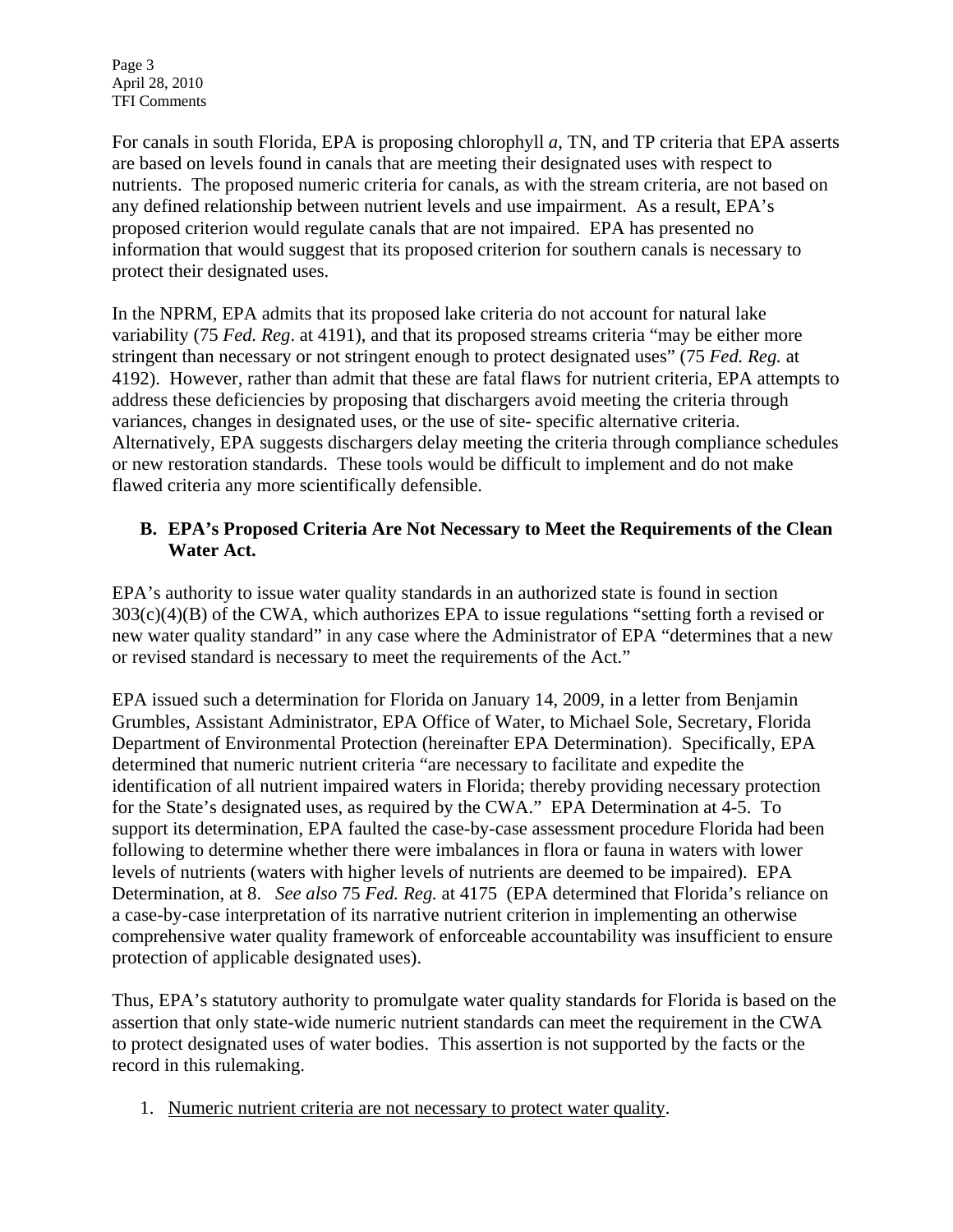Page 4 April 28, 2010 TFI Comments

 $\overline{a}$ 

As noted by EPA's Science Advisory Board (SAB), in other contexts EPA has not found numeric nutrient criteria to be necessary to protect water quality:

> [T]he way in which EPA used results from mechanistic models to develop nutrient load reduction goals for the Gulf of Mexico (Mississippi River/Gulf of Mexico Watershed Nutrient Task force, 2008), and the way in which it is currently using mechanistic models for nutrient and sediment TMDLs for Chesapeake Bay, does not involve development or use of numeric nutrient criteria. The reason is that these mechanistic models (Scavia et al., 2004; Cerco and Noel, 2004) are load-response models, not empirical stressor-response models, and hence they **obviate the need for numeric nutrient criteria** because they directly link nutrient loads to response variables that represent water quality impairments (e.g., dissolved oxygen, chlorophyll, water clarity and acreage of submerged aquatic vegetation).

*1-8-10 Draft Science Advisory Board (SAB) Ecological Processes and Effects Committee*  Advisory Report (hereinafter Draft SAB Report), at 5 (emphasis added).

#### 2. Florida's existing water quality protection program is successful.

The state of Florida currently has a narrative water quality criterion for nutrients: "In no case shall nutrient concentrations of a body of water be altered as to cause an imbalance in natural populations of aquatic flora or fauna." Florida Administrative Code (FAC) 62-302-530(47)(b). Florida currently implements this criterion on a site-specific basis in the context of taking action to improve water quality through limitations in NPDES permits, TMDLs, the development of Basin Management Action Plans, and in identifying impaired waters. In doing so, the state identifies the level of nutrients that would cause an imbalance and then translates that level into site-specific numeric targets.

To identify whether an imbalance exists, FAC 62-303.350 requires the State to evaluate sitespecific data on the trophic state, chlorophyll *a* values, and other information such as algal blooms, excessive macrophyte growth, and the state of submerged aquatic vegetation. While the Florida regulations include thresholds for nutrient impairment based on response variables, impairment is confirmed with a site-specific bioassessment. Further, Florida law requires data reasonably demonstrating the pollutant causing the impairment and how the pollutant is associated with the observed biological effect. FAC 62-303-430.

Employing this approach, Florida is able to establish nutrient criteria that are "necessary to protect the [designated] uses," in compliance with 40 C.F.R. 131.2. Further, under this approach, the state's nutrient criteria are based on "sound scientific rationale," in compliance with 40

<sup>&</sup>lt;sup>1</sup> SAB Report underwent SAB quality review on March 24, 2010, and received support with a few editorial comments. However, the final report has not yet been issued.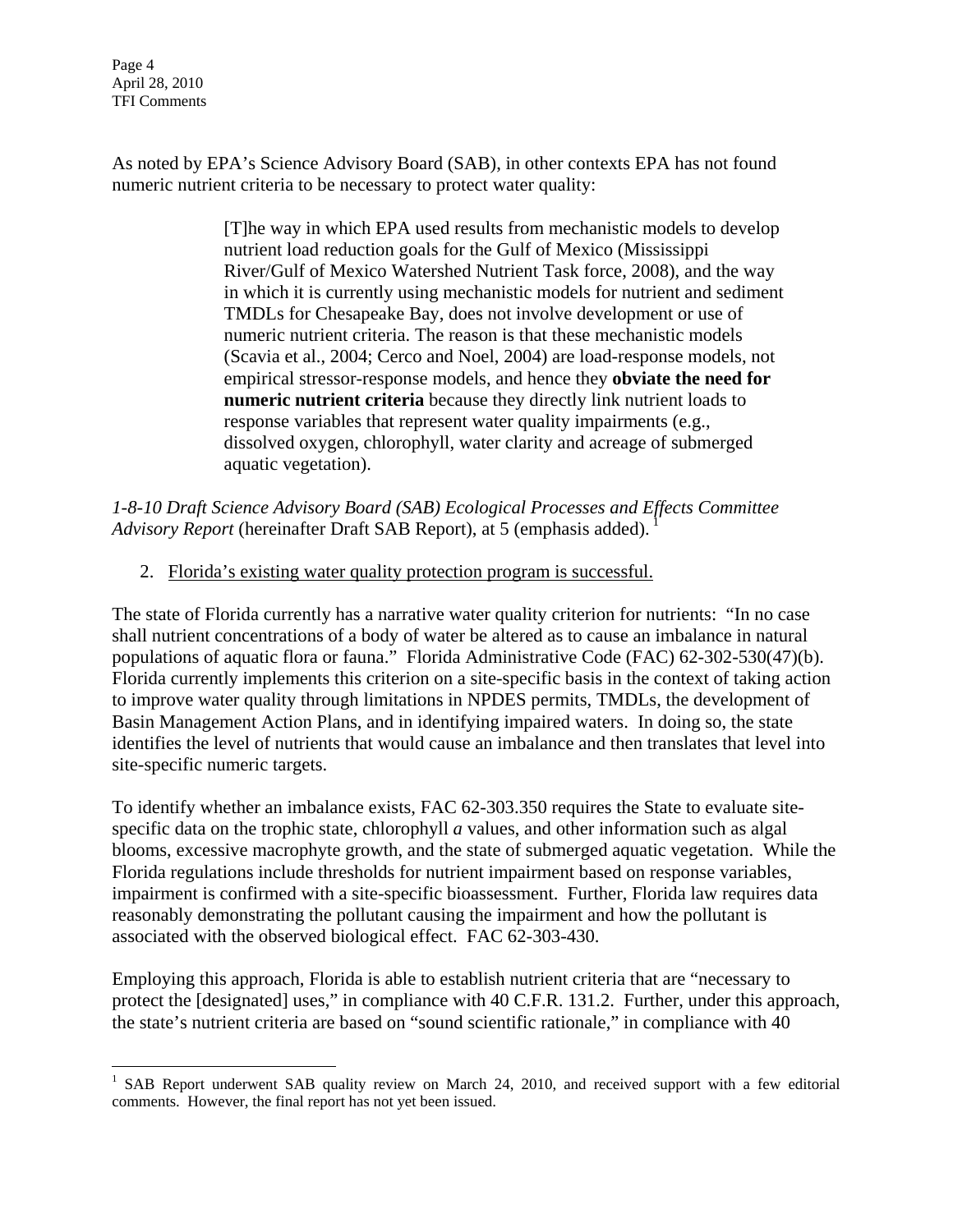Page 5 April 28, 2010 TFI Comments

#### C.F.R. 131.11(a).

Narrative standards also have not prevented Florida from developing successful total maximum daily loads for nutrients. In fact, Florida has developed 135 nutrient TMDLs with an additional 39 pending adoption.

Florida's approach has been praised by the SAB:

We agree with the statement in the Florida Department of Environmental Protection's letter of September 4, 2009 (letter from Daryll Joyner, Florida Department of Environmental Protection to Thomas Armitage, Designated Federal Officer, EPA Science Advisory Board Staff Office) indicating that the "most scientifically defensible strategy for managing nutrients within the range of uncertainty is to verify a biological response prior to taking a management action." This risk/performance-based approach to setting nutrient criteria is evident not only in Florida's program, but also in those developed by California and Maine (Florida Department of Environmental Protection, 2009; Maine Department of Department of Environmental Protection, 2009; McLaughlin and Sutula, 2007). Those risk-based linkages are not addressed in either the Guidance or EPA's Nutrient Criteria Technical Guidance documents for Rivers (2000), Lakes/Reservoirs (2000), and Estuaries (2001).

Draft 2010 SAB, at 6.

3. EPA's proposal would allow site-specific criteria development.

While one of EPA's major objections to Florida's narrative standards is that the State implemented those standards on a site-specific basis, EPA's proposal would still allow Florida to adopt site-specific alternative criteria to protect designated uses. 75 *Fed. Reg.* at 4217. The process proposed by EPA is similar to Florida's current method of implementing its narrative nutrient criteria by translating them into numeric loads or concentrations on a case-by-case basis. 75 *Fed. Reg.* at 4218.

Based on these facts, we respectfully submit that the record does not support EPA's determination that Federal state-wide numeric nutrient criteria in Florida are necessary.

#### **C. EPA's Proposed Criteria Do Not Comply With Federal Water Quality Standards Regulations.**

Once EPA makes its determination under section  $303(c)(4)(B)$  and embarks on a rulemaking to promulgate water quality standards in a state, EPA is subject to the requirements of section 303(c) of the CWA and its implementing regulations at 40 C.F.R. part 131. Specifically, state water quality criteria must be "necessary to protect the [designated] uses." 40 C.F.R. 131.2. Criteria also must be based on "sound scientific rationale." 40 C.F.R. 131.11(a). Numeric criteria should be based on EPA's section 304(a) guidance, section 304(a) guidance modified to reflect site-specific conditions, or "other scientifically defensible methods." 40 C.F.R.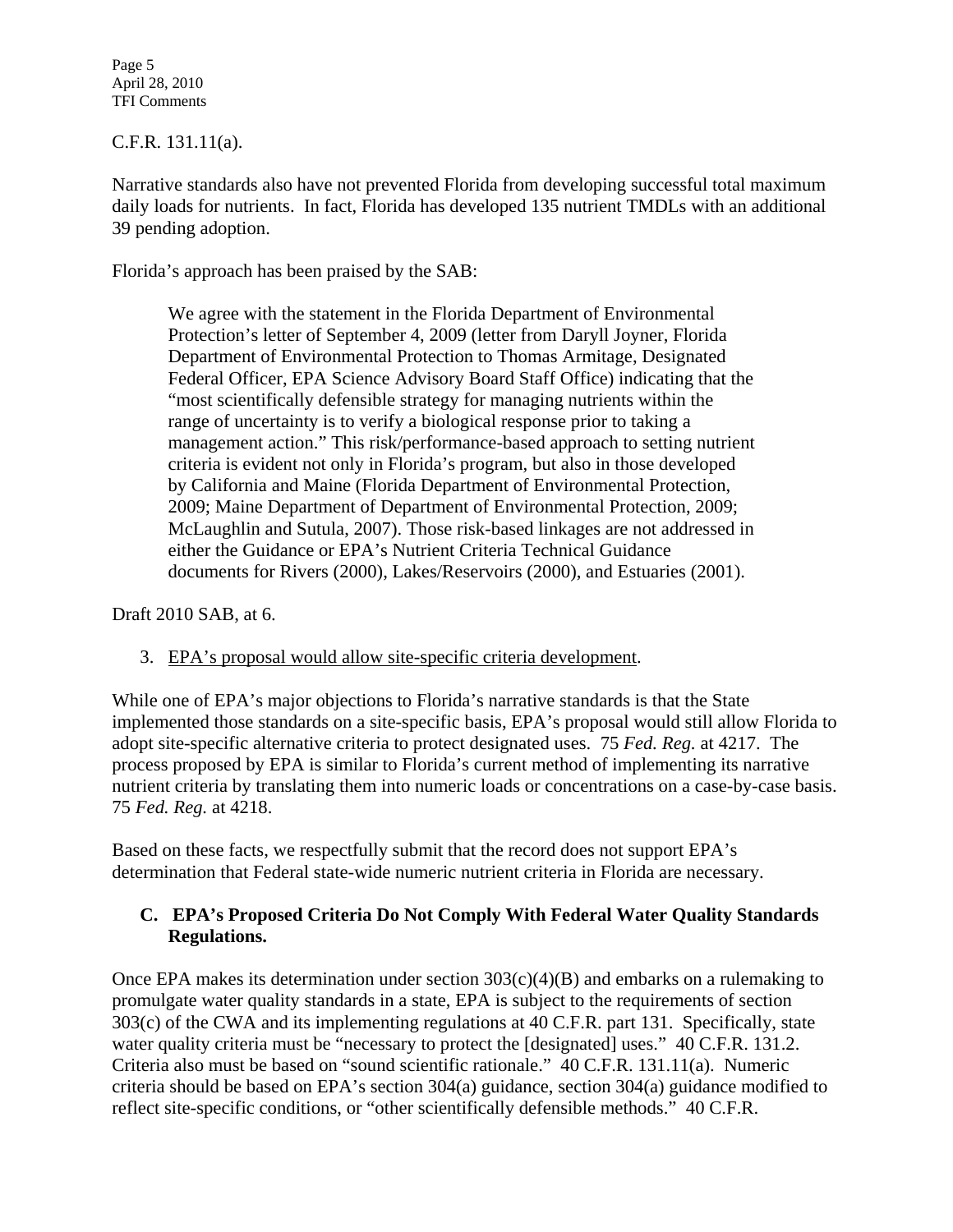131.11(b). In addition, narrative criteria may be established where numeric criteria can not, or to supplement numeric criteria. *Id*.

## 1. EPA's proposed criteria fail to meet the requirement of scientific defensibility.

The technical flaws in EPA's proposal are too significant to comply with EPA water quality standards regulations. By failing to establish impairment thresholds, EPA's proposed criteria cannot be shown to be "necessary to protect [designated] uses," as required by 40 C.F.R. 131.2. By failing to demonstrate cause-and-effect, by regulating unimpaired waters, and by classifying natural conditions as impaired, these criteria are not based on "sound scientific rationale," as required by 40 C.F.R. 131.11(a). As a result, EPA's proposed criteria are not scientifically defensible, as required by 40 C.F.R. 131.11(b).

For streams, neither the state of Florida nor EPA could identify specific thresholds for establishing numeric TP and TN criteria due to the relative lack of a dose-response relationship. Given that lack of a dose-response relationship, the reference site approach proposed by EPA is likely to result in arbitrary and unnecessary regulatory actions.

EPA cannot show that its proposed numeric criteria are "necessary to protect [designated] uses" because it cannot even demonstrate what effect its proposed criteria will have on a designated use. Absent a showing of a cause-and-effect relationship between the proposed criteria and a biological response in the water body, EPA also cannot demonstrate that its proposed numeric criteria are based on "sound scientific rationale" or "scientifically defensible methods."

In fact, because EPA has not identified the threshold level of nutrients required by a water body, EPA cannot even demonstrate that its proposed nutrient standards will have a beneficial effect on designated uses. Unlike standards for toxic chemicals, it cannot be assumed that increasingly stringent nutrient criteria will produce water quality improvements. There is a threshold at which more stringent nutrient criteria will actually harm water quality because nutrients are essential to a healthy aquatic ecosystem. In order to develop scientifically defensible nutrient criteria for Florida, EPA must first identify the threshold level of nutrients needed to support the designated use of each water body, using site-specific data. The agency has not done so.

Finally, with respect to canals, EPA has no record that canals are not meeting their designated uses. EPA's data do not indicate that canals have any nutrient impairment problems. EPA should not have determined that it was necessary to set canal nutrient standards.

## 2. EPA's proposed criteria create a conflict between water quality standards and TMDLs.

EPA's proposed nutrient standards for Florida also embrace a new interpretation of EPA's water quality standards regulations in the development of downstream protection values (DPVs). EPA's new interpretation of its water quality standards regulations creates a conflict between section 303(c) of the CWA and section 303(d) of the Act. Accordingly, EPA's proposed DPVs should be withdrawn.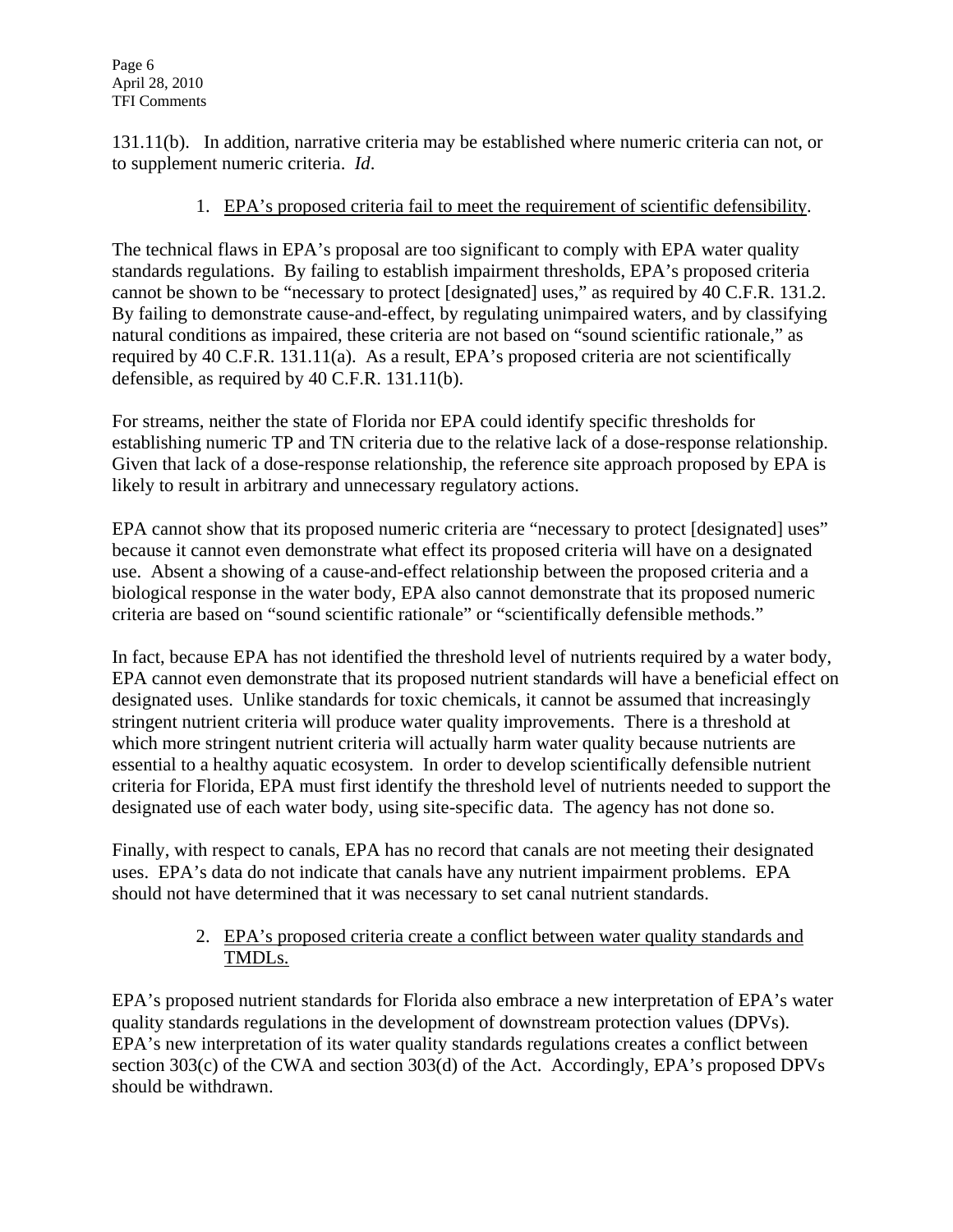Page 7 April 28, 2010 TFI Comments

EPA water quality regulations state that designated uses and the criteria to protect those uses must take downstream waters into consideration to provide for attainment and maintenance of downstream waters. 40 C.F.R. 131.10. However, EPA has consistently taken the position that: "adoption of criteria that represent 'minimally impacted' conditions and that are sufficiently protective of near field downstream effects should ultimately achieve a far field benefit." *See* Grubbs 2001, at 17. If it proves to be the case that further reductions are needed to protect downstream waters, those reductions should be based on an allocation of nutrient loadings. "If the cumulative impact of multiple "minimally impacted" conditions in the watershed results in adverse effects on far field estuary conditions, then further nutrient load reduction may be necessary, and would likely be phased in over a period of time *based on specific load reduction targets* for the ultimate receiving water body." *Id.* (emphasis added).

By changing its interpretation of 40 C.F.R. 131.10, EPA is now creating a conflict between section 303(c) of the Clean Water Act, and section 303(d). Water quality criteria under section 303(c) are set at levels necessary to support designated uses. The regulations implementing that regulation are discussed above. Section 303(d) requires the development of total maximum daily loads for waters that still do not meet water quality standards after technology based effluent limitations have been met. Standards set under section 303(c) are not load allocations. However, as recognized by current EPA guidance in Grubbs 2001, that is what downstream protection values would necessarily be.

Load and waste load allocations that implement TMDLs cannot be set at the state-wide level. Under EPA's TMDL regulations: "TMDLs shall be established at levels necessary to attain the applicable narrative and numerical WQS" in the particular water quality limited segment. 40 C.F.R. 130.7(c)(1). "Determinations of TMDLs shall take into account critical conditions for stream flow, loading, and water quality parameters" and "[s]ite-specific information should be used wherever possible." *Id.* However, EPA is proposing statewide downstream protection values that would, in effect, be load allocations. Thus, EPA is not only proposing water quality standards that do not meet the requirements of its water quality standards regulations, it also is proposing loading allocations that do not meet the requirements of its TMDL regulations.

#### D. **EPA's Proposals Do Not Follow EPA Guidance or SAB Recommendations**.

# 1. EPA's proposed criteria fail to follow EPA technical and policy guidance.

EPA has issued a variety of guidance documents relating to the development of numeric nutrient criteria. Technical guidance documents include EPA's 1985 *Guidelines for Deriving Numerical National Water Quality Criteria for the Protection of Aquatic Organisms and Their Use*  (USEPA 1985) (hereinafter National Guidelines), the *Nutrient Criteria Technical Guidance Manual – Rivers and Streams (*USEPA 2000) (hereinafter Rivers and Streams Technical Guidance Manual), and the *Nutrient Criteria Technical Guidance Manual – Lakes and Reservoirs* (USEPA 2000) (hereinafter Lakes and Reservoirs Technical Guidance Manual). More recently, EPA has been developing a guidance called *Empirical Approaches for Nutrient Criteria Derivation* (draft 2009), which is undergoing review by EPA's Science Advisory Board. In addition, in 2001 and 2003, EPA published recommended water quality criteria for nutrients based on an ecoregion approach under section 304(a) of the Clean Water Act. *See* 66 *Fed. Reg.*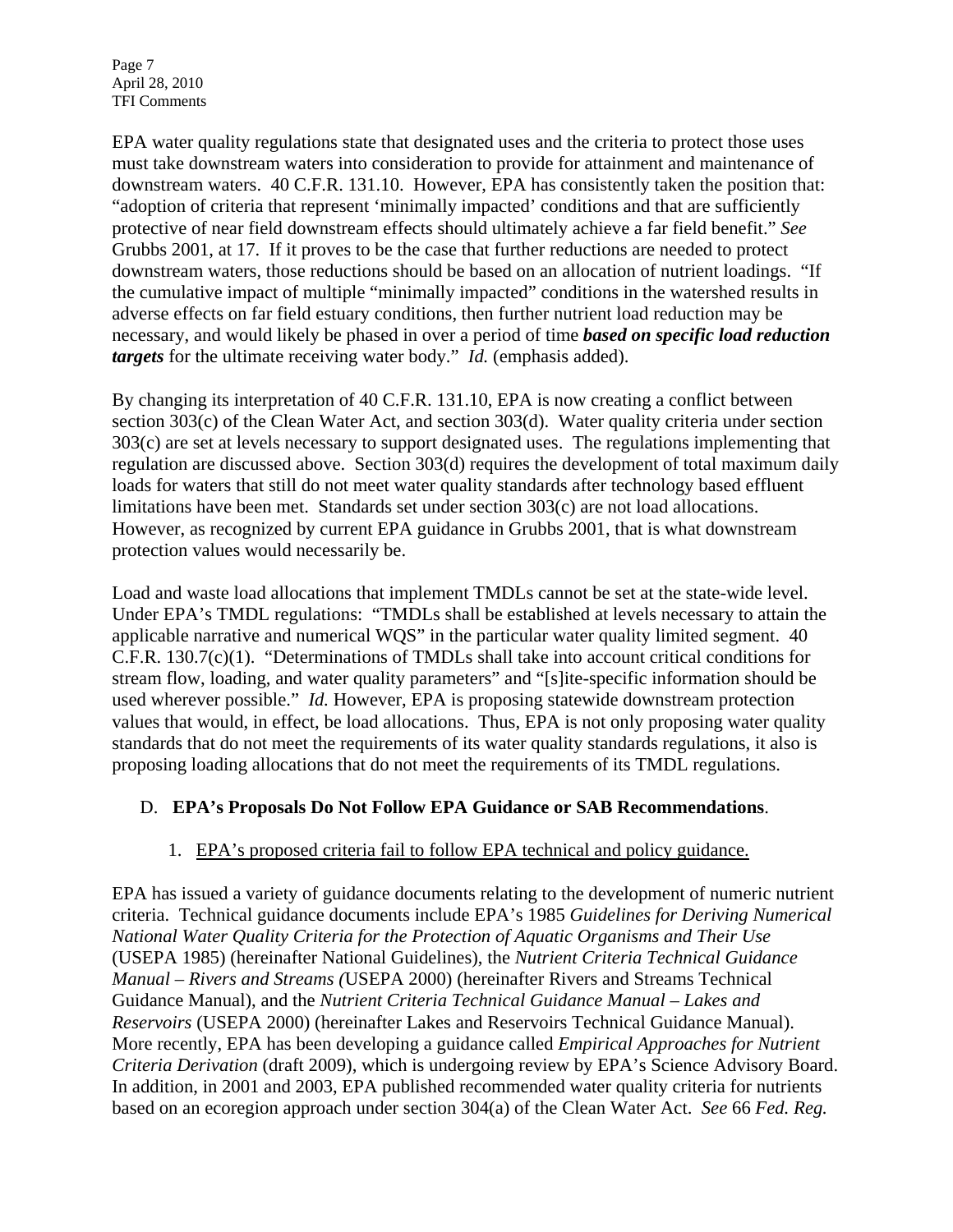Page 8 April 28, 2010 TFI Comments

1671 (Jan. 9, 2001); 68 *Fed. Reg.* 557 (Jan. 6, 2003).

EPA also has issued various policy documents, including the *National Strategy for the Development of Regional Nutrient Criteria* (USEPA June 1998) (noticed in the *Federal Register* on June 25, 1998 at 63 *Fed. Reg*. 34648) and the 2001 memorandum from Geoffrey Grubbs to states on the *Development and Adoption of Nutrient Criteria into Water Quality Standards* (hereinafter Grubbs 2001).

Although EPA has developed recommended nutrient criteria under section 304(a), EPA has made it clear that its criteria are merely a starting point and states should use EPA's technical guidance to develop water body specific criteria. In fact, nutrient criteria that fully reflect localized conditions and protect specific designated uses, using the process outlined in the technical guidance manuals, are preferred:

> EPA strongly encourages states, territories and authorized tribes to refine these recommendations based on the key elements of nutrient criteria development (historical information, reference conditions, models, consideration of downstream effects, and expert judgment) discussed in EPA's published Technical Guidance Manuals (Lakes and Reservoirs: EPA-822-B00-001; Rivers and Streams: EPA-822-B-00- 002). EPA recognizes that states and authorized tribes have several options available to them and recommends the following approaches, in order of preference: (1) Wherever possible, develop nutrient criteria that fully reflect localized conditions and protect specific designated uses using the process described in EPA's Technical Guidance Manuals for nutrient criteria development. Such criteria may be expressed either as numeric criteria or as procedures to translate a state or tribal narrative criterion into a quantified endpoint in state or tribal water quality standards.

Grubbs 2001, at 15. *See also* 68 Fed. Reg. at 558 (It is not mandatory or expected that the reference condition so derived [using the  $75<sup>th</sup>$  percentile of all reference data] be translated directly into a criterion).

EPA's National Guidelines establish the threshold principles that all aquatic water quality criteria must meet. First, the purpose of criteria is to protect aquatic organisms and their uses from unacceptable effects. *See* National Guidelines, at vi. "Criteria should attempt to provide a reasonable and adequate amount of protection with only a small possibility of considerable overprotection or underprotection." National Guidelines, at 5. Proper criteria derivation requires the establishment of a cause-and-effect relationship to ensure that regulation of the pollutant is necessary and will produce the desired effect. National Guidelines at 15- 16, 21. Thus, "[t]he concentrations, durations, and frequencies specified in criteria are based on biological, ecological, and toxicological data, and are designed to protect aquatic organisms and their uses from unacceptable effects." *Id.* at 16. To develop such criteria, adequate data must be available or the criteria should not be developed. *Id.* at 5-6. Specifically, there must be adequate data on pollutant levels that cause an unacceptable adverse effect on any of the specified biological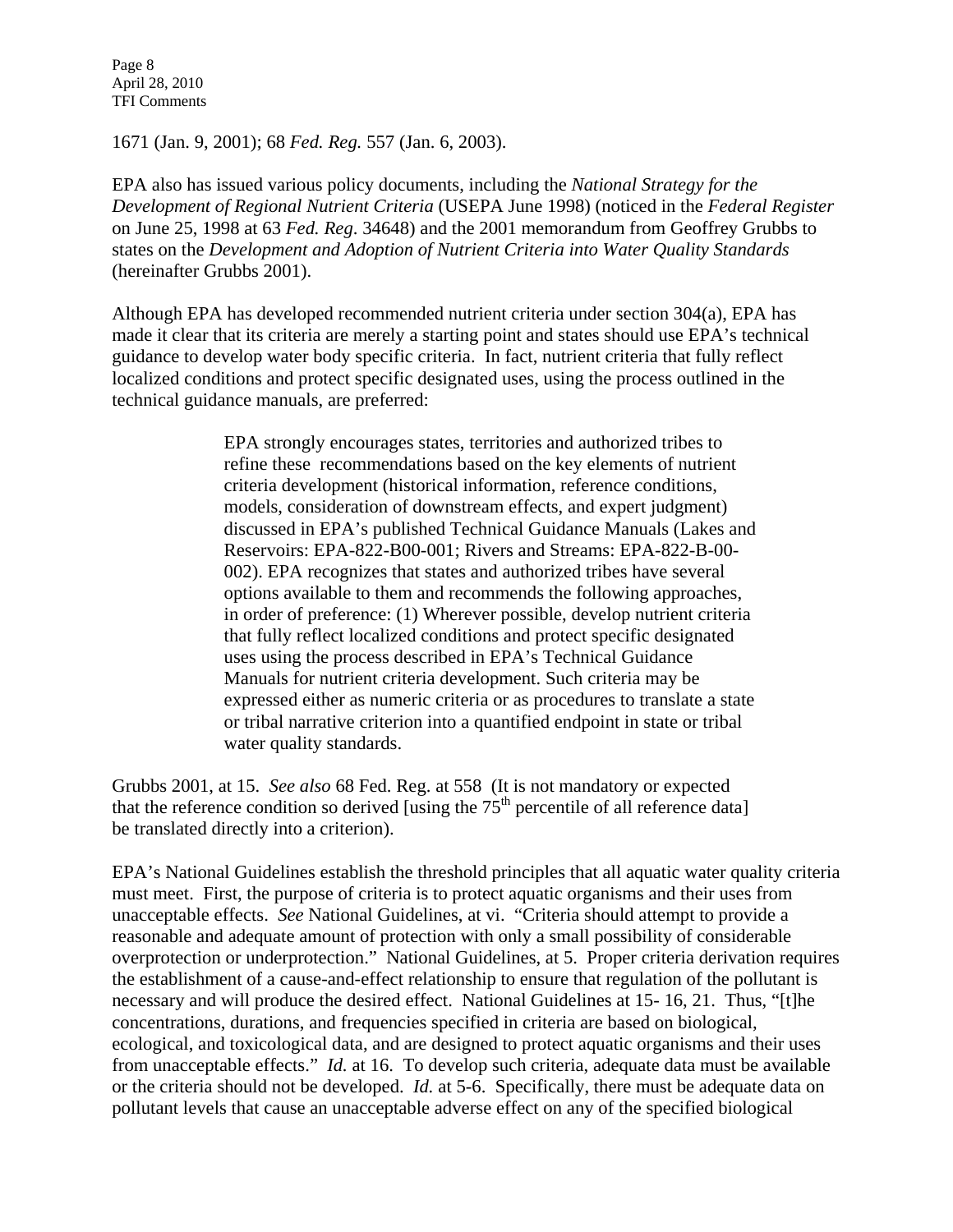Page 9 April 28, 2010 TFI Comments

measurements. Id. at 39. For materials that have a threshold effect, the threshold of unacceptable effect must be determined. *Id.* at 8. In addition, "[c]riterion must be used in a manner that is consistent with the way in which they were derived…." National Guidelines, at 7.

EPA's Rivers and Streams Technical Guidance Manual discusses three general approaches for criteria setting: (1) identification of reference reaches for each stream class based on best professional judgment (BPJ) or percentile selections of data plotted as frequency distributions, (2) use of predictive relationships (e.g., trophic state classifications, models, biocriteria), and (3) application and/or modification of established nutrient/algal thresholds (e.g., nutrient concentration thresholds or algal limits from published literature). Rivers and Streams Technical Guidance Manual, at 13.

Whatever approach is used, however, the Rivers and Streams Technical Guidance Manual makes it clear that establishing a cause-and-effect relationship between nutrients and an adverse response is critical:

> When evaluating the relationships among nutrients and algal response within stream systems, it is important to first understand which nutrient is limiting. Once the limiting nutrient is defined, critical nutrient concentrations can be specified and nutrient and algal biomass relationships can be examined to identify potential criteria to avoid nuisance algal levels.

Rivers and Streams Technical Guidance Manual, at 13.

EPA's proposed nutrient criteria for Florida lakes and flowing waters attempt to employ the first two approaches for the development of various standards: the stressor-response approach (the use of predictive relationships) and the reference approach. However, due to lack of data, lack of a cause-and-effect relationship between nutrient levels and impacts on designated uses, the failure to establish threshold nutrient levels for these water bodies, and the failure to apply the criteria in the manner in which they were developed, these approaches have not followed EPA guidance and have not resulted in the development of scientifically defensible criteria.

As a result, EPA's criteria fail to follow EPA's own guidance. Accordingly, we respectfully submit that EPA's proposed criteria are arbitrary and capricious, in violation of the Administrative Procedure Act. 5 U.S.C. 500 *et. seq.* 

# 2. EPA's proposed criteria fail to follow SAB recommendations.

EPA's own SAB highlights these general concerns with EPA's approach to nutrient criteria in its draft review of EPA's *Empirical Approaches for Nutrient Criteria Derivation* (draft EPA 2009). Specifically: "The Committee emphasizes that understanding the causative link between nutrient levels and impairment is necessary in order to assure that managing for particular nutrient levels will lead to desired outcomes." Draft SAB Report, at 4. The SAB elaborated as follows: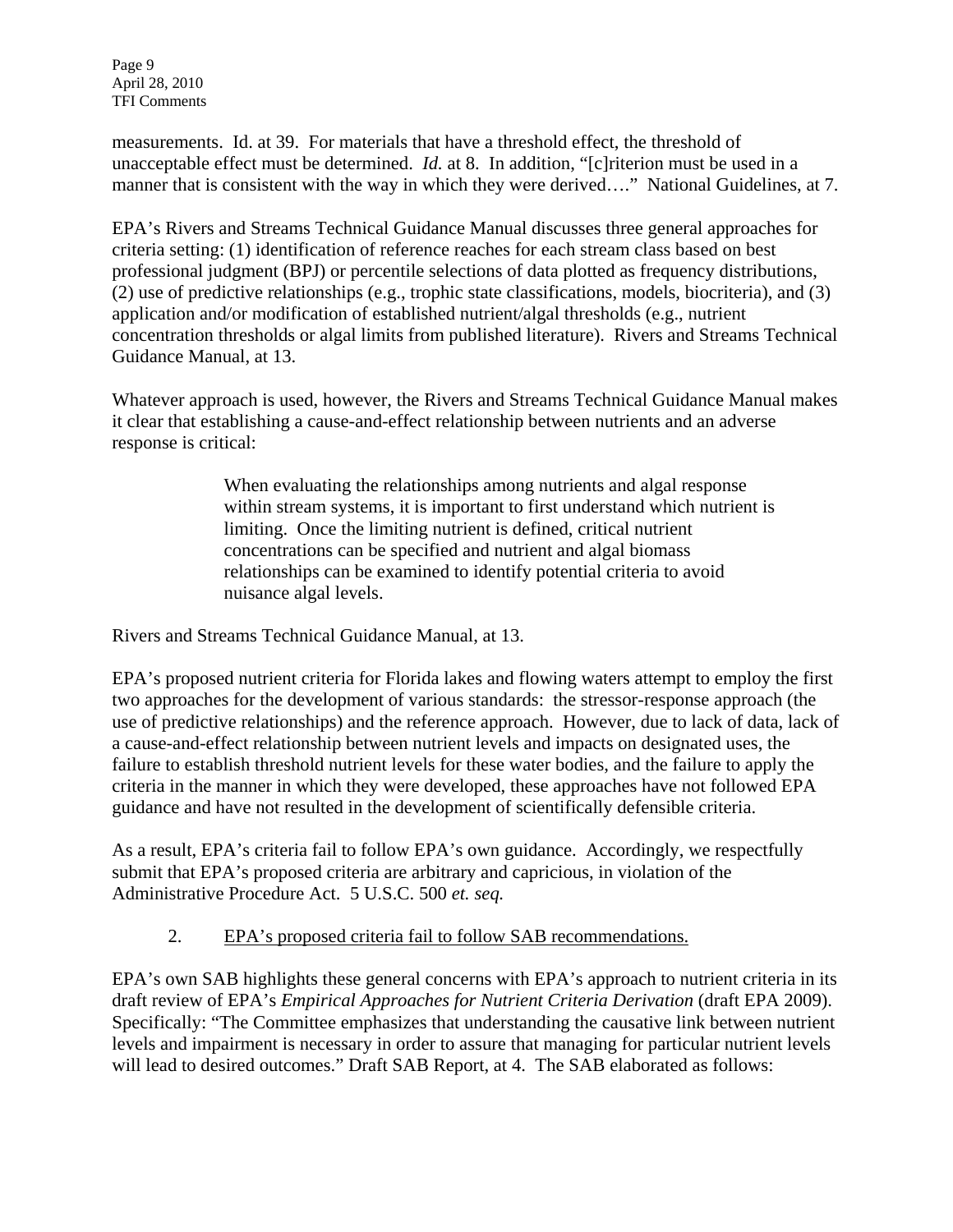Page 10 April 28, 2010 TFI Comments

> Without a mechanistic understanding and a clear causative link between nutrient levels and impairment, there is no assurance that managing for particular nutrient levels will lead to the desired outcome. There are numerous empirical examples where a given nutrient level is associated with a wide range of response values due to the influence of habitat, light levels, grazer populations and other factors. If the numeric criteria are not based upon well-established causative relationships, the scientific basis of the water quality standards will be seriously undermined.

#### *Id.*

While the guidance that the SAB currently is reviewing focuses on stressor-response models, the concerns expressed by the SAB regarding the need to establish cause-and-effect apply equally to the reference approach to establishing water quality standards. The SAB states that the most scientifically defensible strategy for managing nutrients within the range of uncertainty is to verify a biological response prior to taking a management action. The SAB further notes that these risk-based linkages are not addressed in either the Guidance or EPA's Nutrient Criteria Technical Guidance documents for Rivers and Streams (2000), Lakes and Reservoirs (2000), and Estuaries (2001). Draft 2010 SAB, at 6.

With respect to water quality models, the SAB stresses that site-specific data must be used as inputs for the models to be scientifically defensible: "It is possible to use these water quality models to describe exposure (in terms of ambient nutrient concentrations) but in the absence of empirical data, this would not be scientifically defensible." *Id.* at 18. Models must adequately reflect the great variety of site-specific conditions: "Given the many factors that affect streams and rivers, system-specific analysis really provides an assessment of whether altering nutrient concentrations would have the desired effect on the biotic communities present." *Id.* at 20. If site-specific conditions are not taken into account, there is no assurance that criteria will protect designated uses:

> For criteria that meet EPA's stated goal of "protecting against environmental degradation by nutrients," the underlying causal models must be correct. Habitat condition is a crucial consideration in this regard (e.g., light [for example, canopy cover], hydrology, grazer abundance, velocity, sediment type) that is not adequately addressed in the Guidance. Thus, a major uncertainty inherent in the Guidance is accounting for factors that influence biological responses to nutrient inputs. Addressing this uncertainty requires adequately accounting for these factors in different types of waterbodies.

#### *Id*. at 37.

Unfortunately, the criteria proposed by EPA are state-wide criteria that are based on very broad classifications of lakes and flowing streams in the State of Florida and fail to take into account local conditions, cause-and-effect relationships, and threshold levels.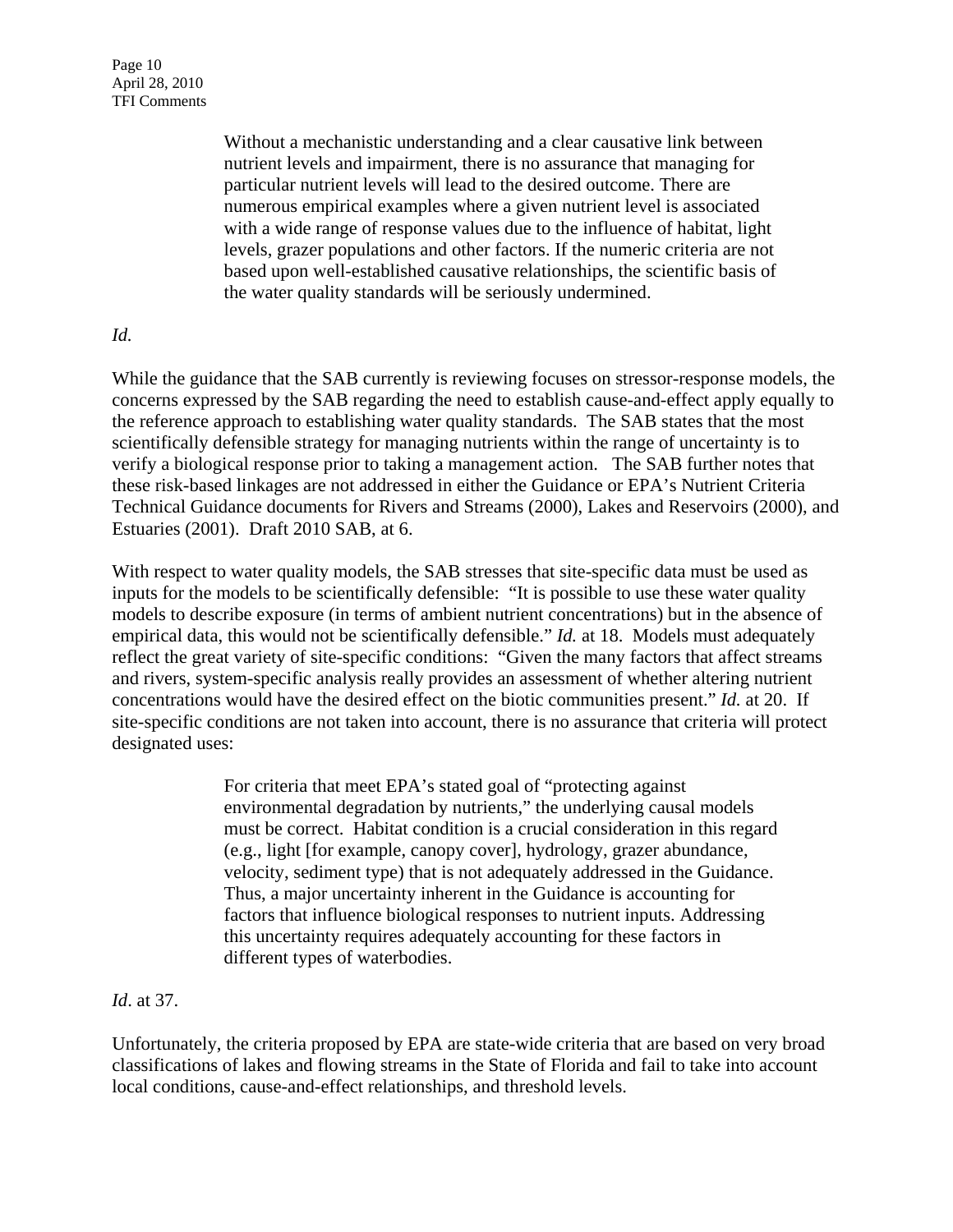Page 11 April 28, 2010 TFI Comments

EPA has signed a consent decree agreeing to finalize this rulemaking by October 15, 2010, to settle a claim against it by the Florida Wildlife Federation, and others (Northern District of Florida, Case No. 4:080cv-00324-RH-WCS). EPA also has asked Science Advisory Board (SAB) to review the Agency's draft *Technical Guidance on Empirical Approaches for Numerical Nutrient Criteria Development*. The SAB's final report was released on April 27, 2010. By rushing through this rulemaking, EPA is not taking the time to consider the advice of its own panel of experts that it has convened on developing nutrient criteria.

The failure to take into account the advice of the SAB would render this rulemaking arbitrary and capricious, in violation of the Administrative Procedure Act.

## 3. EPA failed to follow its own Peer Review Guidance.

Some of the flaws in EPA's proposed criteria may be attributable to the Agency's use of novel methods of criteria derivation that have not gone through peer review. EPA's use of the SPARROW model to develop downstream protection values for estuaries and the use of the Vollenweider model to develop those values for lakes are novel uses of these models. EPA's own Peer Review Manual states that a scientific or technical work product that "establishes a significant precedent, model, or methodology" should be peer reviewed. Downstream protection values are scientific and technical work products that establish a significant precedent. Moreover, "an application of an existing, adequately peer reviewed methodology or model to a situation that departs significantly from the situation it was originally designed to address is a candidate for peer review." The use of the SPARROW model and the Vollenweider model to establish downstream protective values is a significant departure from the situations they were originally designed to address. Thus, both the concept of downstream protection values and the use of these models to derive those values require peer review. EPA, *Peer Review Handbook 3rd Edition* (EPA/100/B-06/0020), at 29-32; *see also* National Guidelines, at 55 (requiring review of proposed criteria). The failure to follow its own peer review guidance renders EPA's proposed criteria based on downstream protection values arbitrary and capricious, in violation of the Administrative Procedure Act.

# **II. Costs of EPA's Proposed Criteria.**

# **A. Costs to Agricultural Producers.**

In the docket for this NPRM, EPA has included a "Preliminary Estimate of Potential Compliance Costs and Benefits Associated with EPA's Numeric Criteria For Florida," document number EPA-HQ-OW-2009-0596-0170 (hereinafter Preliminary Cost Estimate). This document presents the remarkable conclusion that EPA's proposal will cost a mere \$4.7 to \$10.1 million a year for compliance. However, this cost estimate does not withstand scrutiny.

EPA assumes that its proposed criteria will result in annual costs of less than \$1.3 million to control agricultural runoff. The basis for this low number is EPA's unsupported assumption that only sources located near the 190 water bodies that EPA believes would be considered newly impaired under its proposed rule would have to incur any additional costs. Preliminary Cost Estimate, at 9.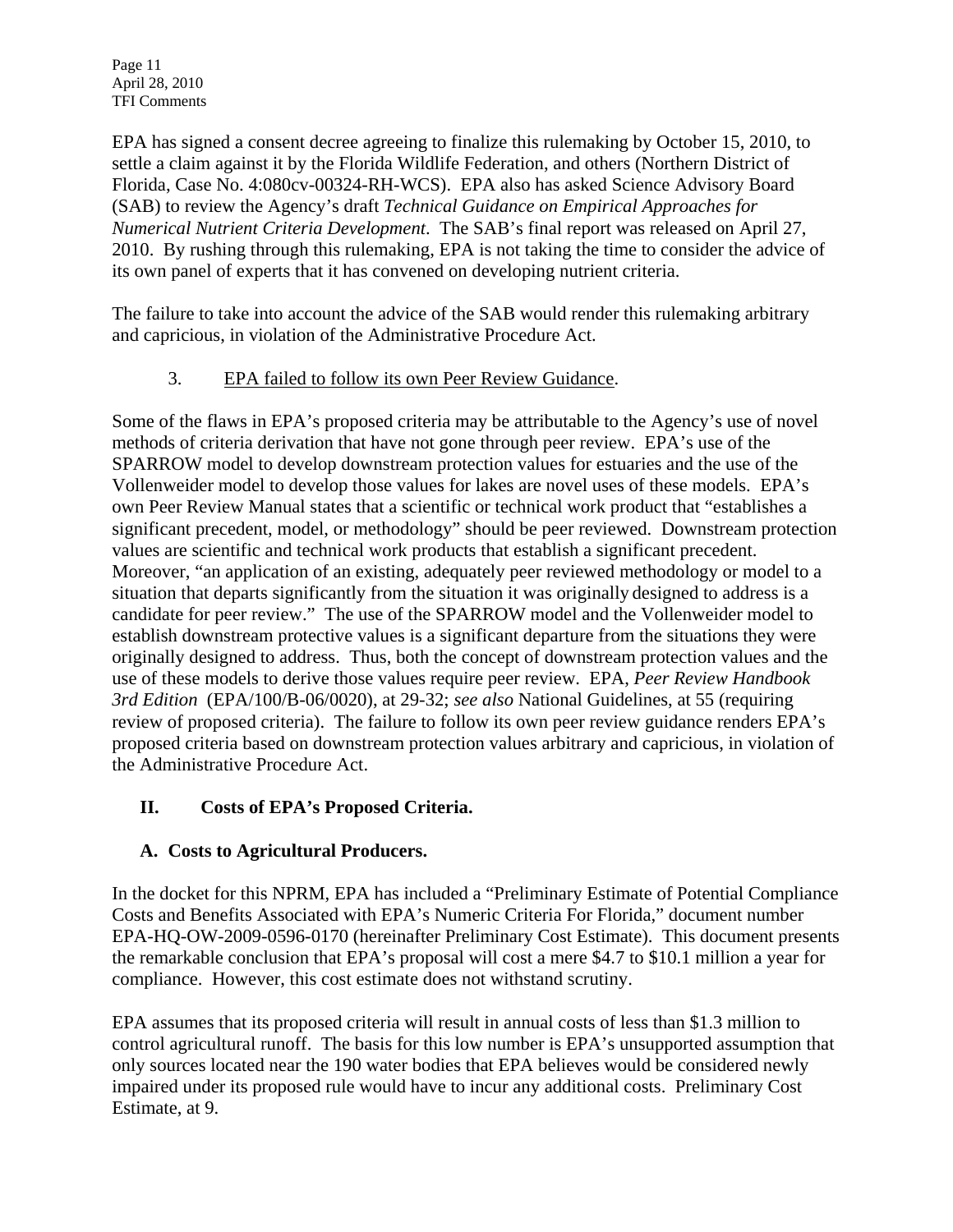Page 12 April 28, 2010 TFI Comments

To estimate the costs associated with the NPRM, EPA also assumes full compliance with the draft numeric criteria proposed by the state of Florida in July 2009 and then estimates only the additional costs that would be incurred as a result of the fact that EPA's proposal would lead to a greater number of waters being considered impaired. However, Florida's July 2009 draft criteria are not an appropriate baseline to determine the costs of EPA's proposal.

EPA has provided its own estimate of the costs to agricultural producers to comply with Florida's July 2009 draft criteria. For agricultural operations, EPA estimates that nutrient management would cost \$27.9 million a year, forested buffers would cost \$5.1 million a year, and fencing would cost \$1.9 million a year. Preliminary Cost Estimate, Attachment 1, at 6-4 to 6-5. However, EPA's cost estimate is highly unrealistic because traditional best management practices are unlikely to be sufficient to meet EPA's proposed criteria.

To provide a more realistic cost estimate, the Florida Department of Agriculture and Consumer Services (FDACS) and the University of Florida have prepared a report analyzing the costs of EPA's proposed criteria to the agriculture industry, and to Florida's economy as a whole. *See Economic Impacts and Compliance Costs of Proposed EPA Numeric Criteria for Florida Agriculture*, Budell, et al, Florida Department of Agriculture and Consumer Services, Office of Agriculture Water Policy; Hodges, et al, University of Florida, and Bottcher, Soil and Water Engineering Technology, Inc. (April 22, 2010) (Attachment 1) (hereinafter University of Florida/FDACS Report). The estimates in this report are based on the recognition that EPA's proposed criteria will cause many more water bodies to be considered impaired, affecting all 13.6 million acres of agricultural land in Florida. Further, these estimates are based on modeling that demonstrates that agricultural operations in Florida will not be able to rely solely on typical best management practices to achieve the needed reductions and will have to construct additional treatment/retention facilities.

According to the University of Florida and FDACS, the total initial costs for Florida agriculture to implement the best management practices needed to meet EPA's proposed criteria are between \$855 million and \$3 billion. If those costs are amortized and ongoing operation and maintenance costs are added, the cost to all sectors of Florida agriculture would be between \$271 million and \$974 million annually. The report states the higher ends of the estimates are more likely based on modeling and empirical water quality data. Lost agricultural revenues from taking land out of production to build treatment/retention facilities are estimated to be \$631 million, so the total annual costs to the agriculture industry in Florida would be between \$902 million and \$1.605 billion.

#### **B. Costs to the Fertilizer Industry**

For industrial dischargers, EPA assumes that most facilities would not incur additional costs under the proposed rule because EPA has inappropriately assumed Florida's draft criteria represent the baseline. In fact, EPA states that there are only five dischargers (all in the South region) that may incur costs under the proposed rule. Preliminary Cost Estimate, at 8. For those dischargers, EPA assumes that reductions will be achieved through best management practices, product substitution, process modifications, or process optimization rather than treatment. *Id*.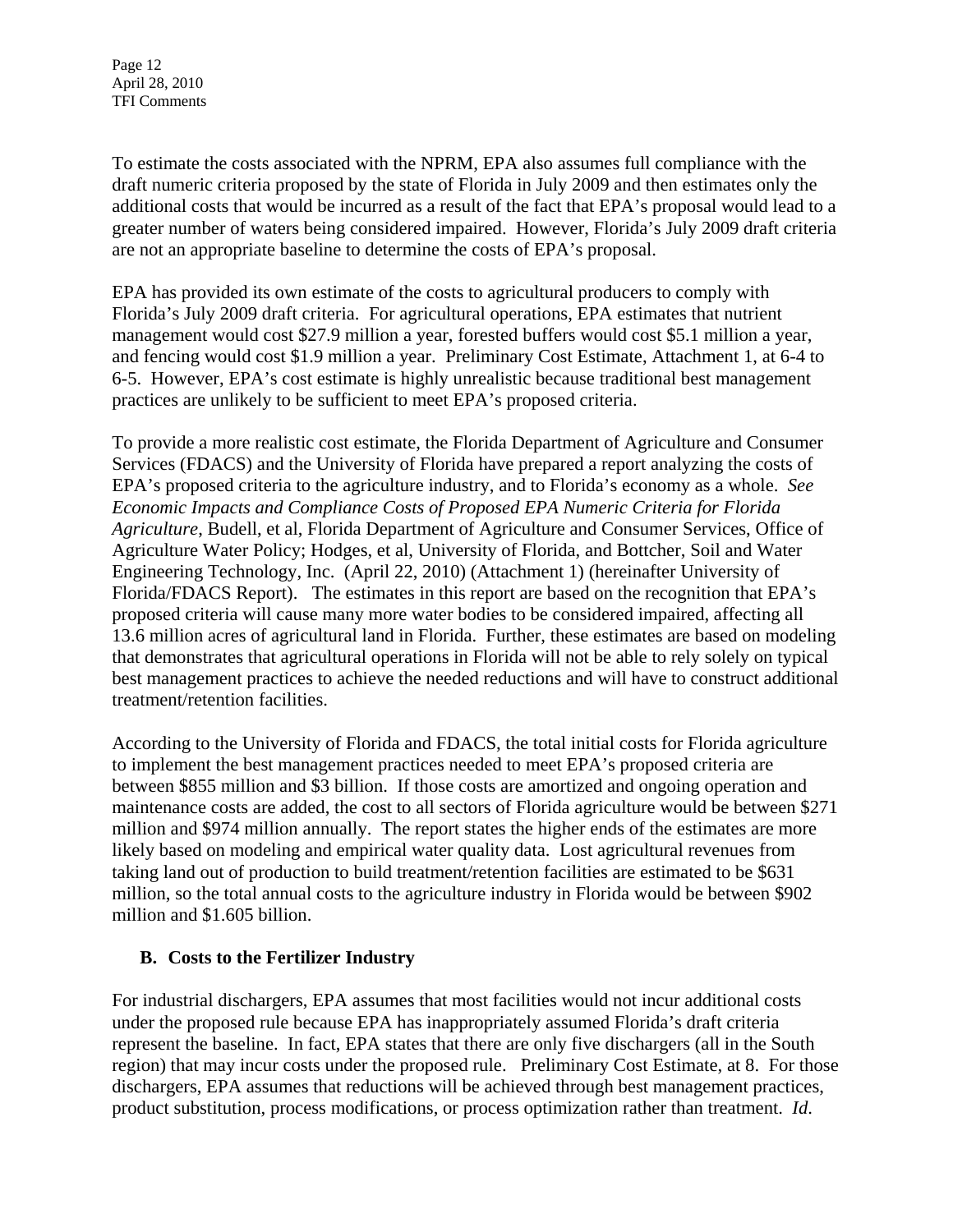Page 13 April 28, 2010 TFI Comments

EPA does not provide an estimate of compliance costs for industrial facilities, but simply picks \$25,000 a year as an illustrative number to reach illustrative annual costs to the industrial and general-permitted dischargers of \$125,000. This number is not supported by any data or analysis and should not be presented in the cost estimate.

EPA also does not provide an estimate of the costs industrial dischargers would have to incur to meet Florida's proposed standards, instead again using \$25,000 per year per source as an illustrative cost, with no analysis to support it. This assumption results in total annual costs for industrial dischargers of \$2.9 million. Preliminary Cost Estimate, Attachment 1, at 4-8.

Looking at the costs to the fertilizer industry alone demonstrates that EPA grossly underestimates the cost of compliance with its proposed criteria.

The Florida Phosphate Industry has prepared an assessment of the financial impact of meeting EPA's proposed instream protection value criteria for streams on both phosphate mining and phosphate fertilizer production facilities. *See* "Assessment of Financial Impact on Phosphate Mining and Mineral Processing: Complying with EPA's Proposed Nutrient Water Quality Standards for Florida," (ENVIRON, April 2010) (Attachment 2). For the purpose of its analysis, the Florida Phosphate Industry assumed that the industry would have to meet limits of 1.479 mg/L TN and 0.359 mg/L TP. These are the limits proposed for the North Central ecoregion, but they fall roughly in the middle of the sets of limits proposed by EPA for the four separate ecoregions in Florida (the proposed limits are higher for the Bone Valley, but lower for the Panhandle and the Peninsula). The analysis is conservative in that it does not assume compliance with more stringent downstream protection values.

Although no technology may be able to ensure compliance during a tropical storm or a hurricane, to consistently meet these instream protection values in stormwater discharges from phosphate mining, the Florida Phosphate Industry has determined that facilities would likely utilize reverse osmosis and deep well injection. For stormwater discharges from phosphate fertilizer production facilities, the Florida Phosphate Industry has determined that facilities would likely utilize a multi-step treatment option including chemical precipitation, filtration, breakpoint chlorination, and dechlorination. The estimated capital costs to the Florida fertilizer industry to install these technologies are \$1.35 billion. The estimated annual operation and maintenance costs associated with these technologies are \$40 million a year. These estimated fertilizer industry costs do not include any lost revenues associated with a reduction in demand for fertilizer that may be associated with the proposed criteria. However, given the severe impacts on the agriculture industry in Florida, a reduction in demand for fertilizer may occur.

#### **C. Costs to Florida**

EPA also fails to accurately estimate the costs to the state of Florida of implementing EPA's proposed criteria. With far more water bodies being considered impaired, Florida will have to develop far more total maximum daily loads, Basin Management Action Plans, and Site Specific Alternative Criteria. And, if EPA's criteria apply to waterbodies without any confirmation that the waterbody is biologically impaired, the costs of implementing EPA's proposed criteria will be even higher, for no increased environmental benefit. As Florida states: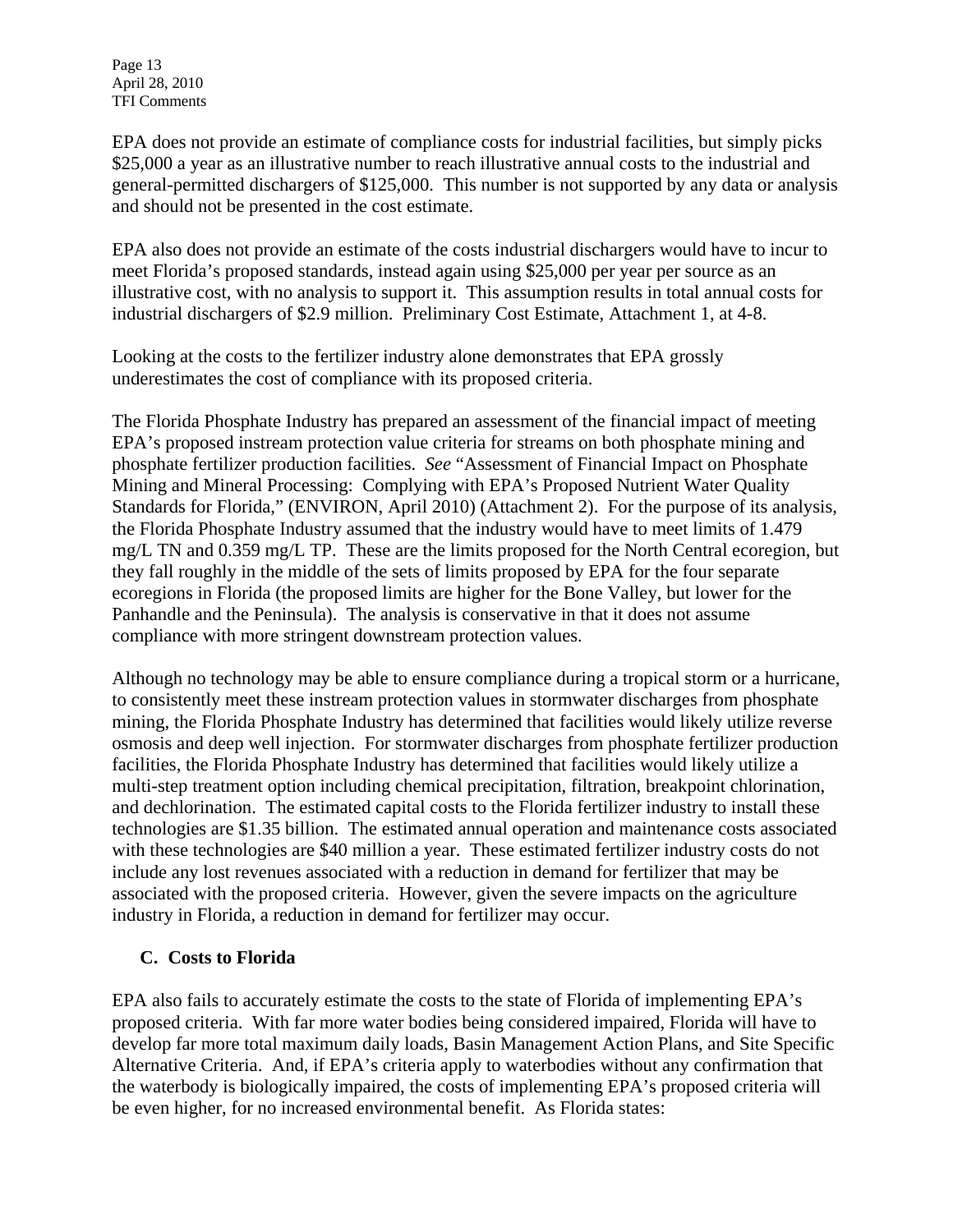Spending resources reducing nutrients when either the site is biologically healthy or when some other factor is responsible for biological degradation (*e.g*., habitat or hydrology) would waste limited restoration resources with no environmental benefit. Additionally, spending resources processing site specific criteria every time a biologically healthy site does not attain the criteria would waste resources with no environmental benefit. Therefore, DEP strongly believes that biological confirmation and stressor identification must part of any criteria for streams, especially given the relative lack of a dose-response relationship and the limitations of the reference site approach.

Florida Department of Environmental Protection, Review of Proposed Criteria for the Protection of Streams and Springs/Clear Streams (draft March 12, 2010), at 43, http://www.dep.state.fl.us/water/wqssp/nutrients/docs/federal/fdep\_comments\_streams\_c riteria.pdf

# **D. Estimated Benefits**

EPA estimates the benefits of its proposal to be only between \$2.3 and \$2.6 million a year, based on an estimate of "willingness to pay." Preliminary Cost Estimate, at 13.

This meager level of benefits further undercuts EPA's rationale for taking federal action. On January 14, 2009, EPA determined that numeric nutrient criteria "are necessary to facilitate and expedite the identification of all nutrient impaired waters in Florida; thereby providing necessary protection for the State's designated uses, as required by the CWA." However, EPA's analysis of the costs and benefits of its proposed regulations imply that they would not do very much. That conclusion, of course, begs the question of why EPA is taking federal action at all. If EPA's regulations will have so little impact, the Agency cannot support its determination that federal nutrient criteria for Florida are necessary.

Any benefits to the environment also should be offset by the environmental harm that will be caused by compliance with EPA's proposed criteria. The Florida Fertilizer Industry study, discussed above, notes that the energy and air emissions impacts from implementing nutrient control measures will result in increased energy use and air emissions, 2.12 billion tons a year in  $CO<sub>2</sub>$  emissions.

# **E. Broader Economic Impacts of EPA's Proposed Rule.**

1. The economic burden of compliance will have a ripple effect throughout Florida's economy.

The dramatic impact of the proposed rule on Florida agriculture will have a significant impact on Florida's economy as a whole, resulting in lost revenues in other sectors, lost jobs, and increased food costs.

As of April 16, 2010 unemployment in Florida is at 12.3 percent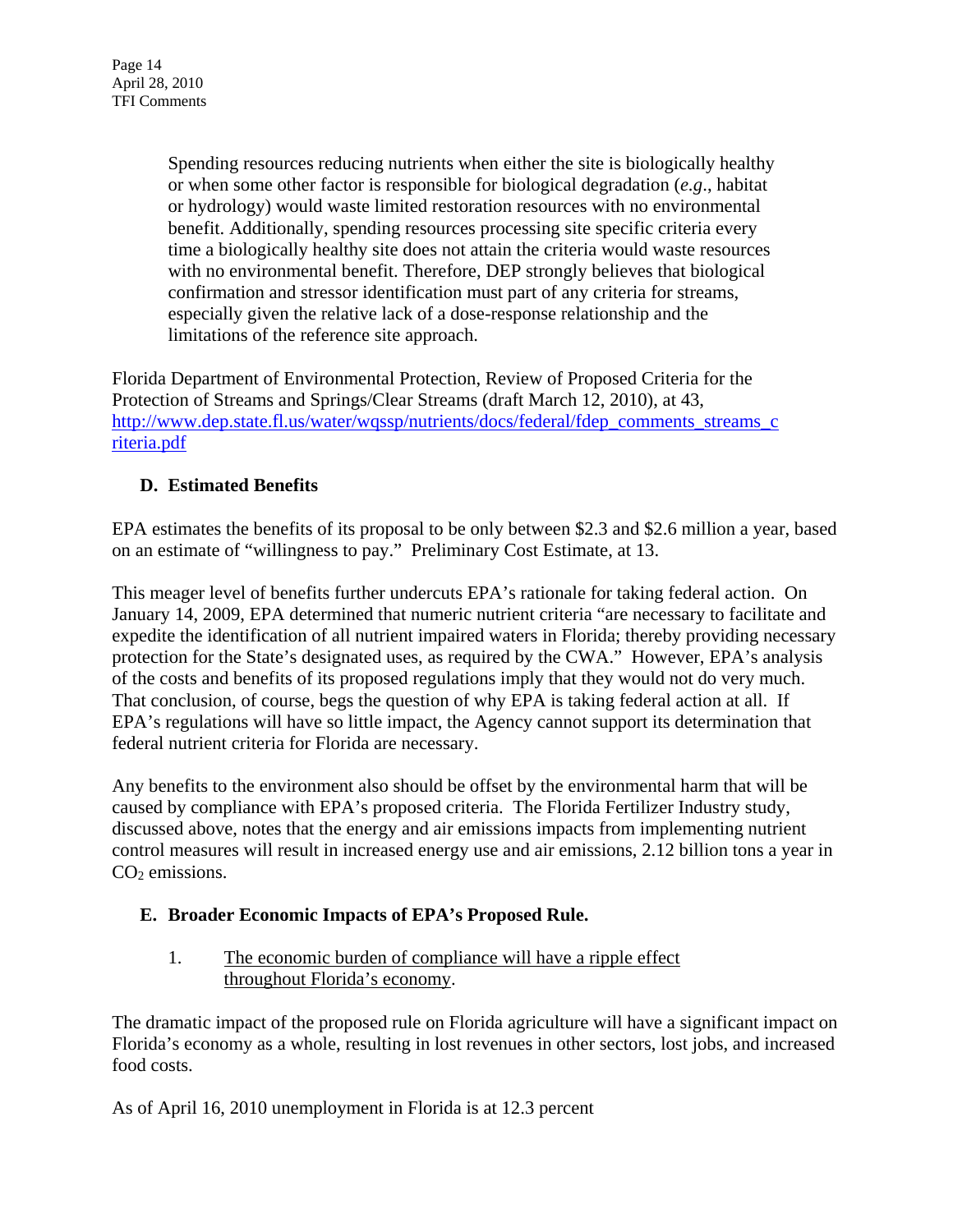Page 15 April 28, 2010 TFI Comments

(http://www.bls.gov/news.release/pdf/laus.pdf). This proposed rule will increase the percentage of people unemployed, at a time of record unemployment. The University of Florida and FDACS estimate the direct loss of employment in the agricultural sectors at 7,780 full-time and part-time jobs. Due to secondary impacts on agricultural suppliers, they estimate the Florida economy will lose a total of 14,545 jobs. These impacts on employees and agriculture suppliers are estimated to reduce the output of Florida's economy by \$1.148 billion annually. University of Florida/FDACS Report, at 8.

Another asset to Florida's economy that will be negatively affected is its fertilizer mines and manufacturing sites. Nationwide, phosphatic fertilizer manufacturing provides a total economic contribution of \$21.2 billion and almost 90,000 jobs, of which \$6.6 billion and 7,410 jobs were direct. The sector purchased a significant amount of goods and services from the domestic mining, trucking, and rail sectors. This economic activity is predominantly located in states with phosphate mines and production plants. The states with the most economic activity in this sector included Florida (with half of the direct contribution), North Carolina, Idaho and Louisiana. *See* J. Plewes, A. Smith, *Economic Contributions of the U.S. Fertilizer Manufacturing Industry,*  CRA International (Aug. 2009) (attached). Given the importance of the fertilizer industry to the economy, the increased costs of fertilizer production resulting from the costs of complying with EPA's proposed standards will also have an adverse impact on suppliers and employees in Florida, and on the Florida economy as a whole.

2. **EPA** proposed nutrient standards will result in increased food prices and reduced food supply, both nationally and globally.

Phosphorus is one of the three macronutrients plants require to grow; no other nutrients can be substituted for phosphorus. Given the costs of compliance, the proposed rule may effectively shut down these mines, and in turn block access to 75 percent of phosphorus reserves in the U.S. This supply shock would drastically increase the price of phosphate fertilizer and in turn the cost of food as the costs of food production are tightly linked to the costs of the nutrients needed to grow the food. Fertilizer typically accounts for an average of 27 percent of total crop production operating costs for major crops like corn, soybeans, wheat, cotton, rice, sorghum, barley, and oats. These costs can range from a high of 41 percent for corn to approximately 13 percent for soybeans and cotton. Economic Research Service, USDA. *U.S. and Regional Costs Returns Estimates*.

The impact on the food supply will be felt in the United States due to the impacts on Florida agriculture. While Florida agriculture represents 2.5 percent of total domestic agriculture, it represents 68.1 percent of the domestic production of oranges and 26.2 percent of the domestic production of tomatoes. (http://www.ers.usda.gov/StateFacts/FL.htm) This illustrates the importance of Florida agriculture to specialty crop production. Because Florida produces more than two-thirds of the country's oranges, the supply shock could not be absorbed by other states.

The impact on food supply also will be felt globally. There are only five countries in the world that produce 90 percent of the global phosphate production including the U.S. *See* J. Elser, S. White, *Peak Phosphorus*, (Foreign Policy, April 20, 2010). Available at http://www.foreignpolicy.com/articles/2010/04/20/peak\_phosphorus?print=yes&hidecomments=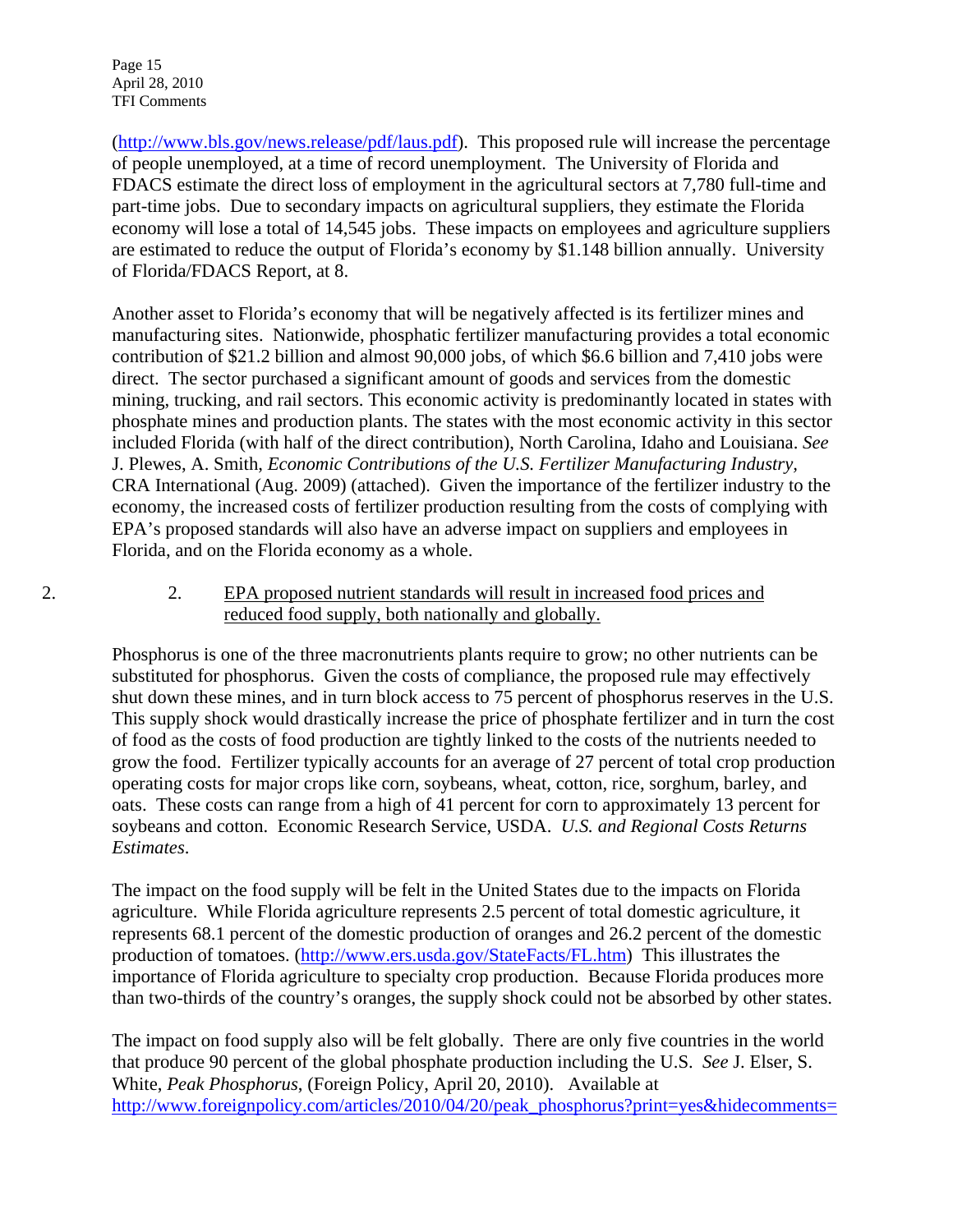Page 16 April 28, 2010 TFI Comments

yes&page=full. There are only 12 domestic phosphate mines in the U.S., with Florida providing 75 percent of the phosphorus used by U.S. farmers and representing about 25 percent of world production. With only five countries in control of such an essential nutrient to food production, eliminating the majority of supply from one of those five countries could have profound detrimental implications on global food supply.

The U.S. Department of State (USDS) asserts that ensuring global food security will only become more challenging in the future as demand for food is projected to increase by 50 percent over the next 20 years. Furthermore, they state that currently one billion people suffer from chronic hunger. Amongst the solutions to combat this global problem is improved productivity in agriculture. Specifically, USDS points to U.S. investments increasing access to agricultural inputs, such as "seed, feed, fertilizer and irrigation systems at the right time, right price and in the right amounts." In addition, USDS notes that "in many cases, technologies and practices can be a win-win for increasing farmer incomes and for protecting the environment." *USDS Global Hunger and Food Security Initiative, http://www.state.gov/s/globalfoodsecurity/129952.htm*.

We agree with USDS that we must achieve increased production in agriculture to combat global hunger and rising food prices. It was as recently as 2008 that commodity prices dramatically spiked above all existing projections; food and fertilizer riots ensued in several developing nations given the resulting price impact on basic foodstuffs.

## F. **EPA must provide a full Regulatory Impact Analysis For This Proposal**.

As demonstrated above, EPA's proposed criteria will have profound economic impacts in Florida, across the United States, and even globally. To fully understand these impacts and to comply with Executive Order 12866, the Unfunded Mandates Reform Act of 1995, and the Regulatory Flexibility Act, EPA must provide a more detailed analysis of costs, benefits, and alternatives. This analysis must apply an appropriate baseline, must analyze all aspects of EPA's proposal, including the proposed downstream protection values, and must evaluate the effects of this proposal on all effected parts of the economy as well the cost and supply of food.

#### **III. Recommendations.**

# **A. Recommendations For Criteria Development.**

As noted above, EPA's Science Advisory Board has advised EPA that "[n]umeric nutrient criteria developed and implemented without consideration of system specific conditions (e.g., from a classification based on site types) can lead to management actions that may have negative social and economic and unintended environmental consequences without additional environmental protection." Draft SAB Report, at 37.

To prevent these unintended consequences, EPA must adhere to the following principles when developing numeric nutrient criteria in Florida or elsewhere.

First, EPA demonstrate why imposing federal numeric criteria state-wide would be more consistent with the Clean Water Act than allowing a state to continue to protect water quality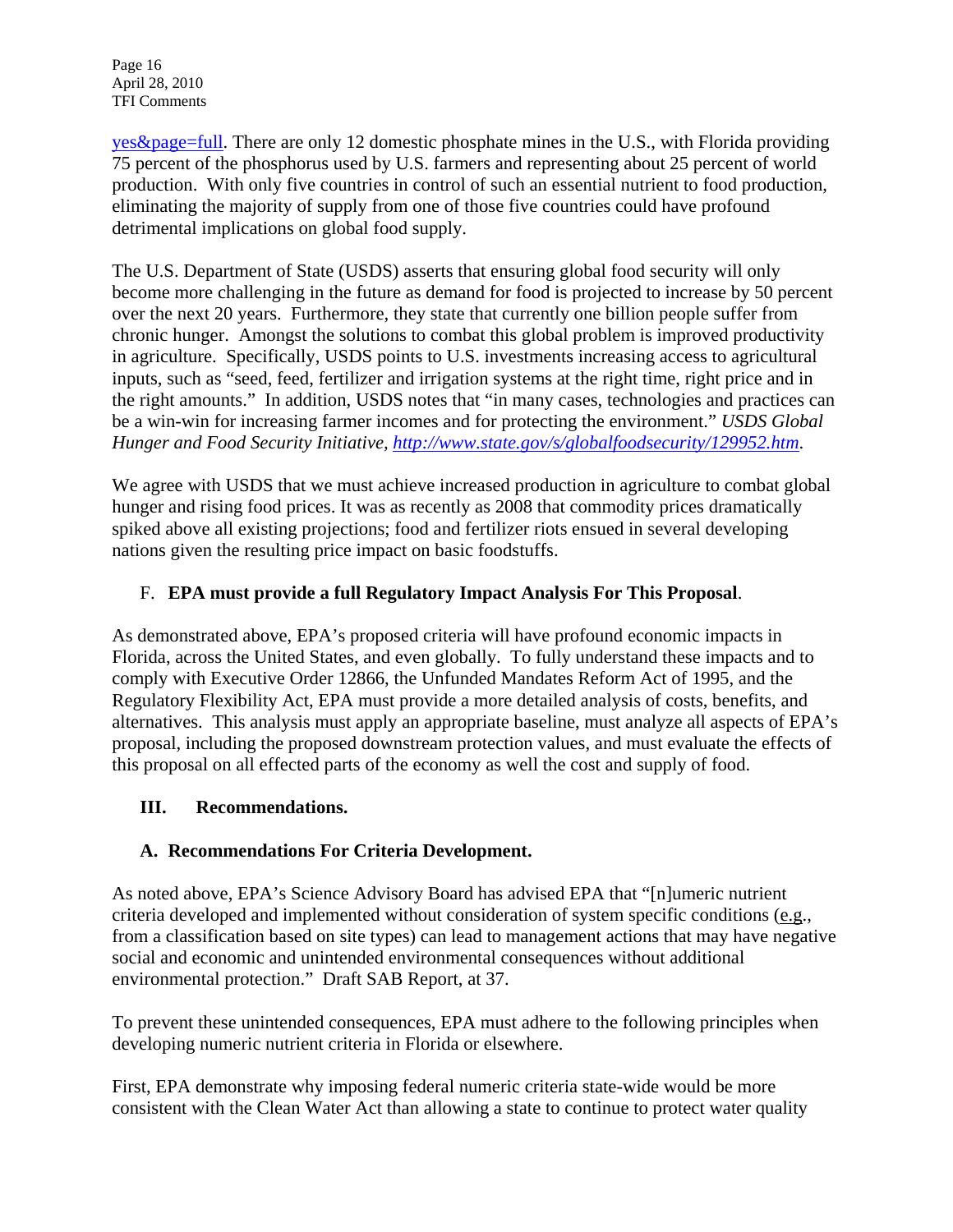Page 17 April 28, 2010 TFI Comments

through its water quality management program. If EPA cannot make this demonstration, the federal criteria cannot be considered necessary, which is the statutory predicate for promulgating federal standards under section 303(c)(4)(B) of the Clean Water Act.

Second, any federal criteria must meet the requirements of EPA's water quality standards regulations. This means the criteria must be set at a level that is necessary to protect designated uses (40 C.F.R. 131.2), must be based on a "sound scientific rationale," (40 C.F.R. 131.11(a)), and must be developed using "scientifically defensible methods" (40 C.F.R. 131.11(b)). Accordingly, for specific waterbodies, EPA must establish on a cause-and-effect relationship between the nutrient being controlled and the biological response that affects the designated use. In addition, for each waterbody, EPA must establish the threshold below which additional nutrient reductions will result in harm.

Third, EPA must not control of nutrients below natural background levels.

Fourth, EPA must not base its criteria on inappropriate models.

Fifth, criteria should apply only if the specific nutrient is affecting plant growth.

Sixth, criteria must set a level of protectiveness, not a load allocation. Specifically, federal criteria must not usurp site-specific determinations of what concentration or loading of nutrients is protective, including determinations made through the TMDL process.

Seventh, if EPA intends to apply its federal criteria in upstream states, it must fully engage those states in its rulemaking process.

Eighth, EPA must recognize that federal criteria will be directly incorporated into permits, and therefore EPA's cost estimate must fully account for the costs of implementing its proposed standards, to dischargers, to agriculture, to city storm sewer systems, and to the State as a whole. Because nutrients are critical for food production, EPA's economic analysis also must also include the adverse economic impacts from reduced food production resulting from reductions in fertilizer use implemented as a management practice.

#### **B. Recommended Alternative Approach to Address Nutrients Used in Food Production.**

"One size fits all" policies, such as that in the proposed rule, will disproportionately affect a large population while creating little extra environmental benefit. Targeted policies, such as current TMDLs in Florida with BMP implementation, and realistic water quality goals for phosphorus mines can achieve identical environmental goals with significantly less aggregate affects on agriculture, the economy and the food supply.

The current proposed rule cannot be reconciled with USDS recommendations for food security with such blanket, far reaching regulations. We respectfully request EPA to reconsider the means to achieve water quality goals. We advocate smart and targeted policies to address water quality without placing the economic burden on Florida farmers and industries which accompany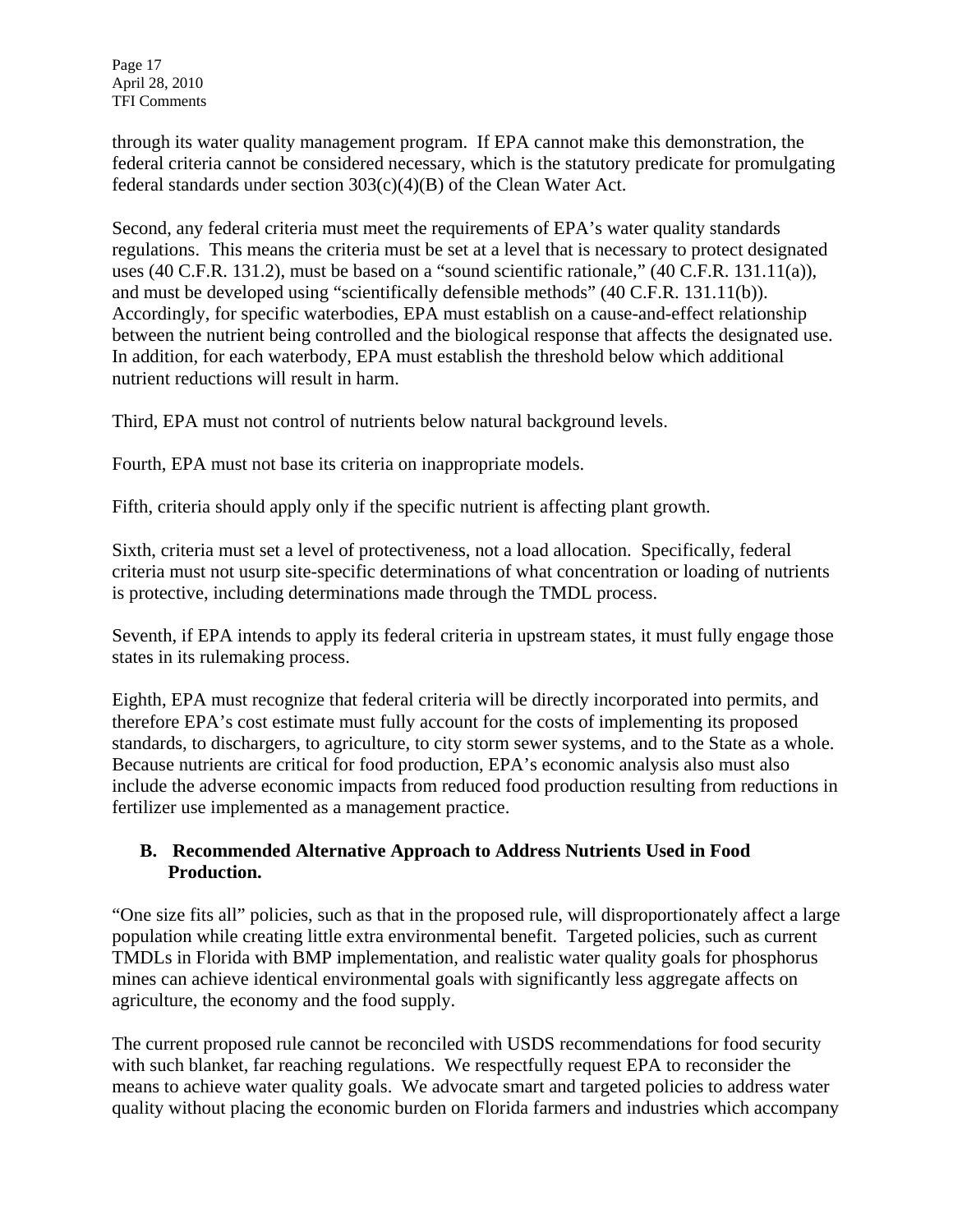Page 18 April 28, 2010 TFI Comments

farming (*e.g.* mining, processing, transportation, *etc*.). Such smart and well targeted policies can achieve environmental and food security goals, and can support both USDS and EPA goals.

To control nutrient loss from agricultural operations, we support the use of a scientific and peerreviewed set of fertilizer BMPs known as 4R nutrient stewardship. The 4R nutrient stewardship concept was developed as a result of a collaborative effort between The Fertilizer Institute (TFI), the International Plant Nutrition Institute (IPNI), the Canadian Fertilizer Institute and the International Fertilizer Industry Association (IFA). It promotes the use of the right fertilizer source, applied at the right rate, right time and in the right place.

**Right Source:** Match the fertilizer source and product to crop need and soil properties.

**Right Rate:** Match the amount of fertilizer applied to the crop needs. Utilize soil testing, plant analysis, realistic yield goals, nutrient uptake budgets, fertilizer applicator calibration, variable rate technology and accurate record keeping.

**Right Time:** Make nutrients available when the crop needs them. Nutrients are used most efficiently when their availability is synchronized with crop demand.

**Right Place:** Apply nutrients where crops can use them. Crop, cropping system and soil properties dictate the most appropriate method of application.

The application of these scientific principles may differ widely depending on the specific cropping system under consideration. Each component of 4R nutrient stewardship is characterized in different ways to optimize productivity and minimize environmental impairment. This approach, when paired with site-specific conservation practices, can represent a holistic way for agricultural producers to limit nutrients losses while optimizing productivity.

In addition to being supported by TFI, IPNI, CFI and IFA, 4R nutrient stewardship has been endorsed by other agricultural stakeholders, including the Association of American Plant Food Control Officials and the Conservation Technology Information Center. The 4R nutrient stewardship concept was also accepted by the U.S. Department of Agriculture (USDA) Natural Resources Conservation Service for placement within its revised national 590 standard for nutrient management.

The 4R program is consistent with Florida's watershed approach to water quality management. The Florida Watershed Restoration Act (FWRA) (403.067 F.S.) provides the statutory authority to address point and nonpoint source pollution. FDEP and Florida Department of Agriculture and Consumer Services (FDACS) have created TMDLs for the many watersheds in Florida and have established a method to assess their efficacy. The TMDLs account for seasonal variation, include a margin of safety, and can be based on water quality goals not yet attained to strive for cleaner waters. TMDL implementation employs farmers to voluntarily implement BMPs that are crop and region specific. This achieves maximum pollutant reduction while taking into account environmental, economic and technological feasibility. If voluntary BMPs are still not achieving water quality goals, FDEP and FDACS can implement mandatory BMPs – ensuring such pollutants are reduced. BMPs are based on regional agricultural practices and they can be further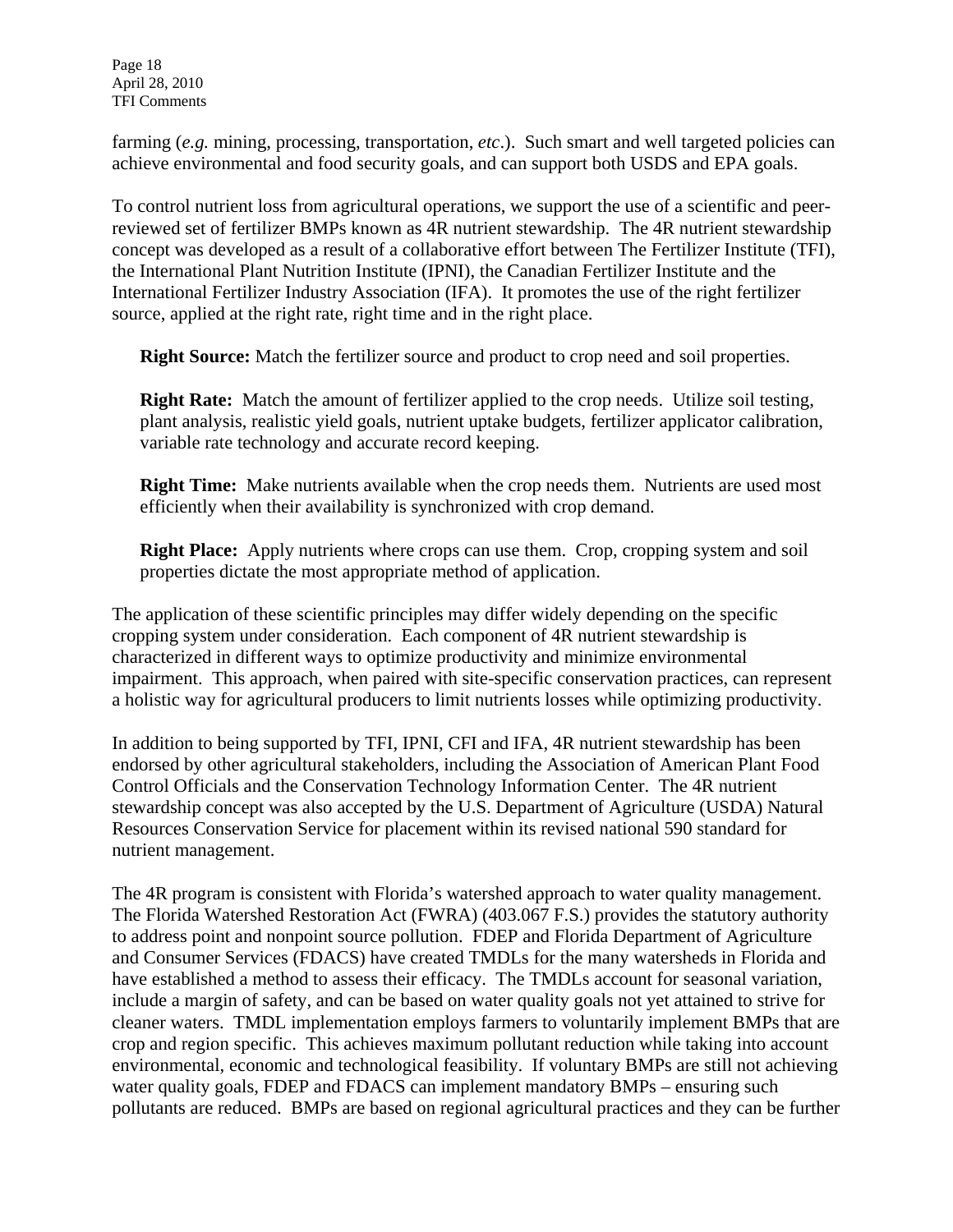Page 19 April 28, 2010 TFI Comments

refined to be site-specific by utilizing technical advisors to assess and implement a management plan.

A plan that engages stakeholders to implement 4R nutrient stewardship will result in healthy aquatic ecosystems such as that in Tampa Bay and will avoid imposing negative consequences on agriculture, which may otherwise come as a result of the current proposed rule. Furthermore, such restrictions on nutrients may have unintended consequences such as reducing carbon sequestration (from less productive fields) and inefficient irrigation (from less water use efficiency by the plant), a formidable issue in the face of climate change.

We request EPA to consider the efficacy of the 4R system in conjunction with site-specific parameters. As FDEP and FDACS have already endorsed and codified such practices, water quality attainment can be achieved quickly without alarming stakeholders. The FWRA allows farmers to utilize a comprehensive nutrient management plan that considers economic and environmental feasibility with the ability to amend in case it fails to produce results. A "one size fits all" agricultural mandate to limit nutrient use without considering site-specific parameters, nutrient synergies, and the economic viability of farming in Florida will force agriculture out of Florida while having minimal beneficial effects for the environment.

Sincerely,

himany

William C. Herz Vice President of Scientific Programs

The Undersigned Organizations Support These Comments Abitibibowater Agricultural Retailers Association American Coke and Coal Chemicals Institute American Farm Bureau Federation American Forest and Paper Association American Iron and Steel Institute CF Industries, Inc. Federal Water Quality Coalition Florida Fertilizer & Agrichemical Association Florida Home Builders Association Florida Nursery, Growers and Landscape Association Florida Sugar Cane League Georgia Pacific Glatfelter Graphic Packaging International, Inc. GROWMARK, Inc. Illinois Fertilizer & Chemical Association